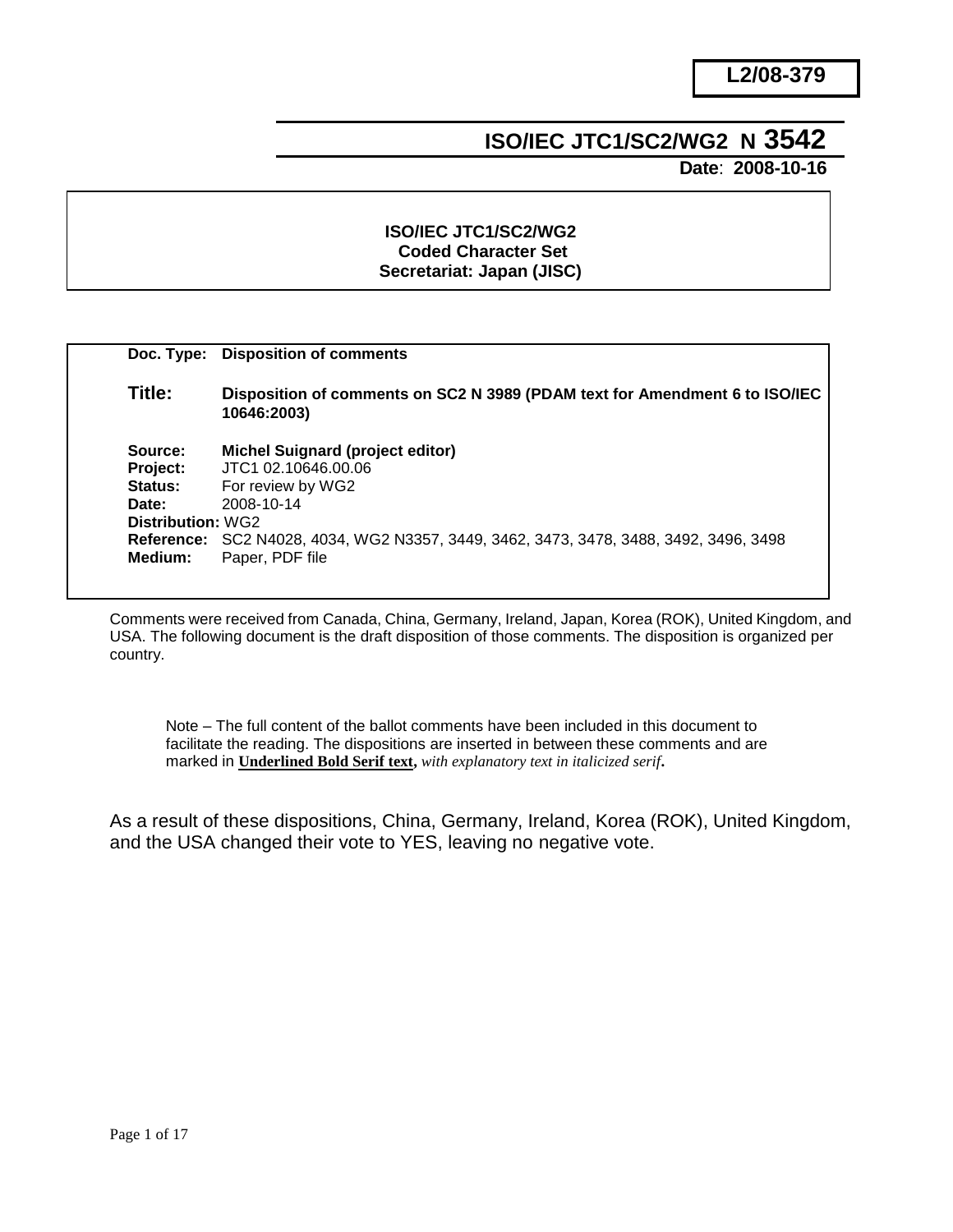# **Canada: Positive with comments**

# **General comments**

While Canada does not have expertise on TANGUT, we understand there is some controversy about its acceptance in the user community as is encoded in the PDAM6.2. If WG2, after due consideration of the issues that is being presented by subject matter experts, decides on postponement of TANGUT encoding to a future amendment, Canada will not have any objection. **Noted**

# **China: Negative**

China votes NO to SC2N4028 on ISO/IEC 10646: 2003 PDAM6.2. China will change her vote to YES if the following comments accepted.

# **Technical comments**

#### **T.1 Comments for 2 characters in New Tai Lue**

Glyphs of U+19D2 NEW TAI LUE DIGIT TWO and U+19D4 NEW TAI LUE DIGIT FOUR should be corrected.

- The current glyph of U+19D2 is wrong, the correct glyph is  $\bigcup$ .
- The current glyph of U+19D4 is hand writing style, the correct typography is  $\int$ .

Both current glyphs are not found in newspapers, books and other publications or information systems in use, in China, Thailand or Myanmar.

#### **Not applicable**

*These two characters are not part of this amendment. They have been part of the standard since the first amendment to ISO/IEC 10646:2003 was adopted. This should have been processed as a corrigendum and treated separately from this ballot disposition. However, they have been accepted and the changes will be incorporated into the next phase of this amendment.*

*Note that the current shapes for 19D2 and 19D4 are*  $\theta$  *and*  $\theta$  *respectively.* 

#### **T.2 Comment on Tangut**

China supports the code charts of Tangut but requires to change the fonts to that provided by China which reflects the original forms of Tangut in history.

#### **Accepted in principle**

*As a result of an ad hoc meeting between NB experts, and given ballot comments received by other countries (especially Germany, Ireland and UK) it was decided to postpone Tangut until the next amendment. See also comments from Germany (T.1), Ireland (T11 , UK (T5), and US (T8).*

Based on these dispositions, China changes its vote to Yes.

# **Germany: Negative**

The German National Body is voting "No with comments" on the following SC 2 ballot: SC2N2408... If T1 and T2 are accommodated, Germany will change its vote to Yes.

## **Technical comments**

#### **T.1. Tangut**

While Germany appreciates the encoding of Tangut in principle, in its opinion the ongoing discussions on the Unicode mailing list show that there a consensus is not reached at this time about the experts to present an encoding which can gain broad acceptance by its user community. Therefore, Germany requires Tangut to be removed from Amendment 6.2 pending further study.

Page 2 of 17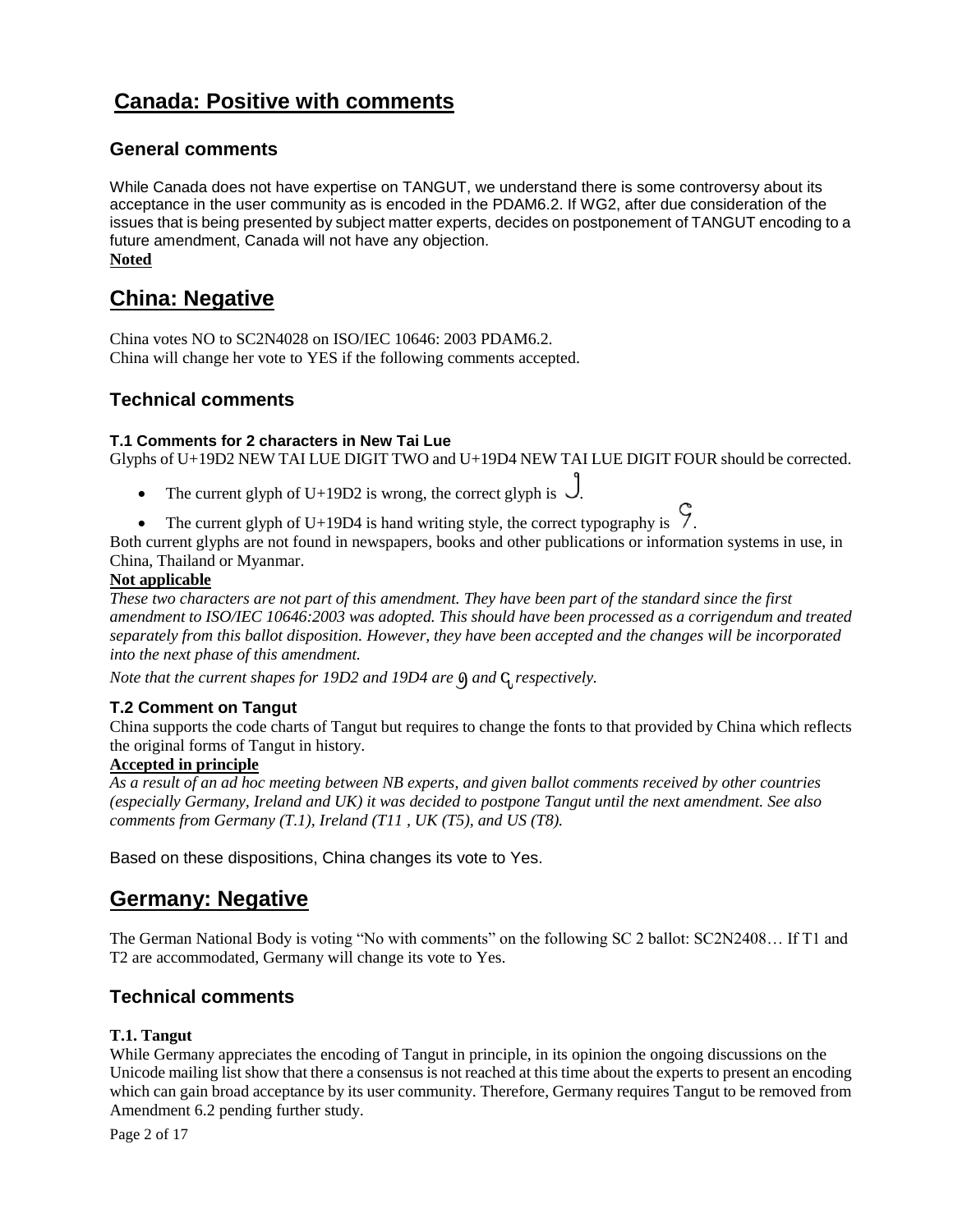### **Accepted**

*See also Chinese comment T.1, Ireland (T11), UK (T5), and US (T8)*

## **T.2 Japanese TV Symbols**

Germany requires the following changes:

26CE TRAFFIC WARNING change to: HEAVY EXCLAMATION MARK SYMBOL 26D5 ALTERNATE ONE-WAY TRAFFIC change to: ALTERNATE ONE-WAY LEFT WAY TRAFFIC 26D6 BLACK TWO WAY TRAFFIC change to: BLACK TWO WAY LEFT WAY TRAFFIC 26D7 WHITE TWO WAY TRAFFIC change to: WHITE TWO WAY LEFT WAY TRAFFIC 26D8 BLACK LANE MERGE change to: BLACK LEFT LANE MERGE 26D9 WHITE LANE MERGE change to: WHITE LEFT LANE MERGE 26DA DRIVE SLOW change to: DRIVE SLOW SIGN 26DC CLOSED ENTRY change to: LEFT CLOSED ENTRY 26E0 RESTRICTED ENTRY 1 change to: RESTRICTED LEFT ENTRY 1 26E1 RESTRICTED ENTRY 2 change to: RESTRICTED LEFT ENTRY 2 26ED FACTORY change to: GEAR WITHOUT HUB 26EF LIGHTHOUSE change to: GEAR WITH BLACK CIRCLE INSIDE 26F4 BLACK BOAT change to: FERRY 26F5 WHITE SAILBOAT change to: SAILBOAT 26FC GRAVEYARD change to: HEADSTONE GRAVEYARD SYMBOL This is in accordance with the comment T.6 of the U.S. national body as shown in the Unicode document L2/08-330, and with the decisions of the Unicode consortium taken at their UTC #116 meeting in August 2008, with one exception: There, 26EF LIGHTHOUSE is requested to be changed to: BEACON. Germany strictly opposes to the name BEACON in the same way as to the original name LIGHTHOUSE. Neither does the symbol show a lighthouse or beacon to a user without preconception, nor does the symbol resemble any symbol for lighthouse or beacon used internationally like e.g. in nautical maps. Se e.g. the following links showing

beacon symbols on nautical maps, which all look totally different:

<http://nauticalcharts.noaa.gov/mcd/chart1/aids/Q.pdf>

[http://mapserver.maptech.com/mapserver/nautical\\_symbols/Q1.html](http://mapserver.maptech.com/mapserver/nautical_symbols/Q1.html)

# **Accepted in principle**

*See also US comment T6. The only slight divergence concerns 26EF LIGHTHOUSE which was renamed: 26EF MAP SYMBOL FOR LIGHTHOUSE. Prior to this, the renaming was discussed among symbol experts, including German ones. In short, the renaming using the term "gear" was seen as misleading by some (the light of the lighthouse has not much to with a gear) and could require the renaming of more proposed related symbols. In this case it was determined that using an alternate name preserving the name/symbol for a future traditional lighthouse (small tower with lights coming out of it left and right) was preferable.*

#### **T.3. Miscellaneous Symbols**

The German national body supports the addition of one character to the Miscellaneous Symbols Block: 26BD SOCCER BALL.

This character is being added in this location as it fits semantically with other such symbols, such as "baseball." To accommodate this addition, the German national body suggests that the following two characters in the amendment be moved down by one code position:

26BD BASEBALL change to: 26BE

26BE SQUARED LOCK change to: 26BF.

This is in accordance with the comment T.9 of the U.S. national body as shown in the Unicode document L2/08-330, and with the decisions of the Unicode consortium taken at their UTC #116 meeting in August 2008.

## **Accepted**

*See also US comment T9.*

As a result of these dispositions, it was determined that all German comments were favorably disposed and thus justify a change to Yes vote, according to their vote preamble.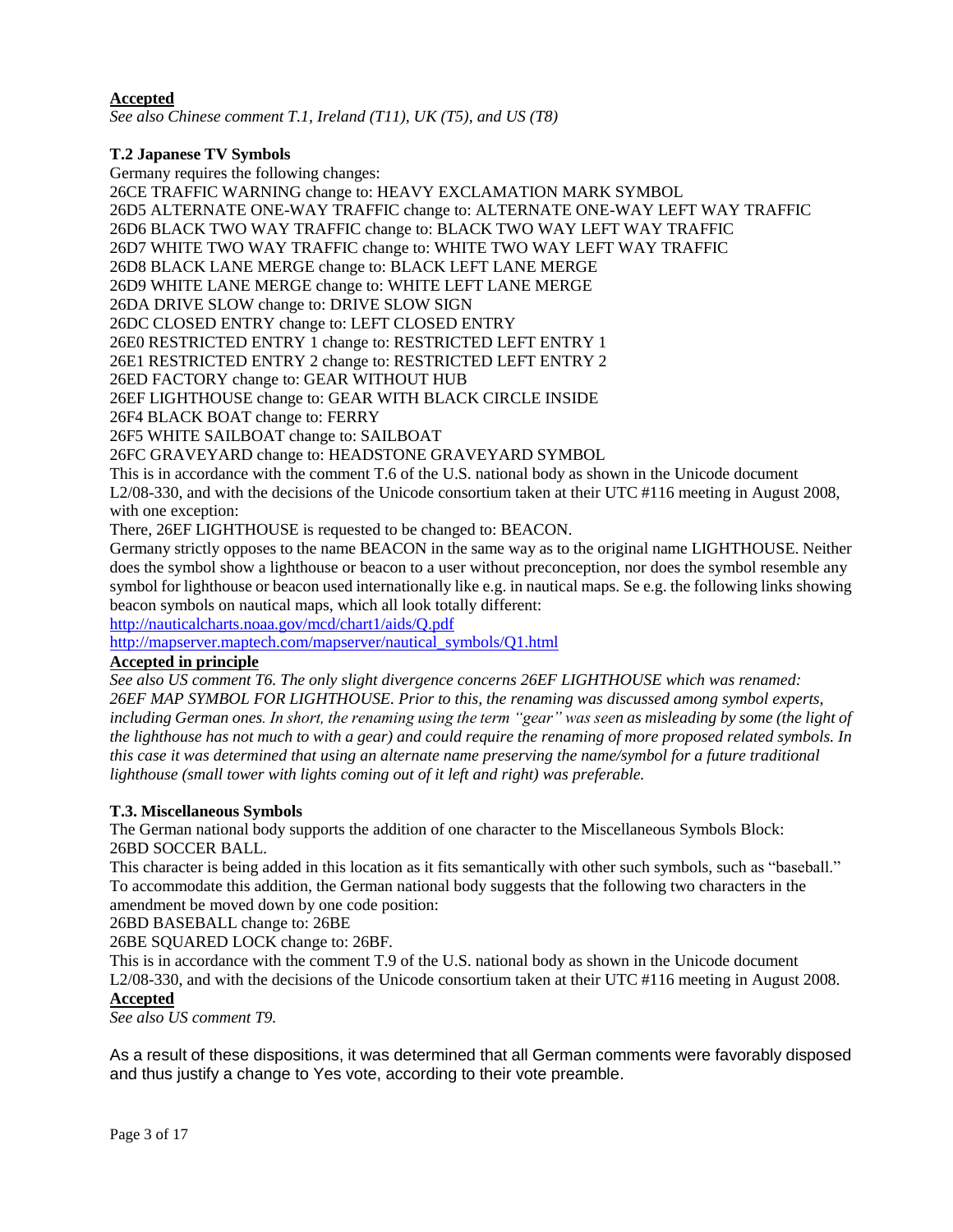# **Ireland: Negative**

Ireland **disapproves** the draft with the technical and editorial comments given below. Acceptance of these comments and appropriate changes to the text will change our vote to approval.

# *Technical comments*

#### T1. **Page 4, Modifications to existing blocks** and **New blocks.**

For "United Canadian Aboriginal Syllabics" twice here, read "Unified Canadian Aboriginal Syllabics". **Accepted**

#### T2. **Page 7, Annex B. Meetei Mayek**

The Meetei Mayek combining characters should be modified in accordance with the resolution of our T6 below. **Accepted**

#### T3. **Page 8, Annex G. Tangut names**

A section describing the Tangut character naming convention should have been added here. See, however, our T11 below.

#### **Withdrawn**

*See disposition of comment T11.*

#### T4. **Page 11, Row 090: Devanagari.**

With reference to ISO/IEC JTC1/SC2/WG2 N3488R2 "Proposal to encode additional characters for Vedic in the UCS‖, Ireland requests that the character 0973 DEVANAGARI SIGN PUSHPIKA be moved to A8F8 and that the character 0974 DEVANAGARI CARET be moved to A8FA. Ireland also requests that the character DEVANAGARI VOWEL SIGN PRISHTHAMATRA E be added to 094E.

#### **Accepted**

*See also US Comment T.1*

#### T5. **Page 17, Row 0F0: Tibetan.**

In order to acknowledge the international use of these characters, Ireland requests that the following names be used: 0FD5 RIGHT-FACING SVASTI SIGN,

0FD6 LEFT-FACING SVASTI SIGN,

0FD7 RIGHT-FACING SVASTI SIGN WITH DOTS, and

0FD8 LEFT-FACING SVASTI SIGN WITH DOTS.

Ireland would not favour moving the characters to a generic symbols block or to a Vedic-specific block.

## **Accepted**

*See also UK comment T.2 and US Comment T.2. One annotation will be added for the 0FD5 entry describing usage for Vedic (ref N3537): Symbol of good luck and well-being in India, in addition to other annotations suggested in Irish comment E1.*

#### T6. **Page 37, Row 1C8: Meetei Mayek.**

With reference to ISO/IEC JTC1/SC2/WG2 N3473R "Proposed Encoding for Meetei Mayek Block" and to ISO/IEC JTC1/SC2/WG2 N3478R "Proposed Encoding for Meetei Mayek Extended Block", Ireland requests that the character set and code table in PDAM 6.2 be replaced by those in these two documents. This will create two separate blocks ("Meetei Mayek" beginning at ABC0 and "Meetei Mayek Extensions" beginning at AAE0), and involve the addition of one character (the new ABE2 MEETEI MAYEK LETTER I LONSUM). The names and character annotations are also changed by these two documents.

#### **Partially accepted**

*See also US comment T.3. Only the 55+1 characters from the Meetei Mayek block are included in this amendment. The other 23 historical characters are postponed.*

#### T7. **Page 40, Row 1CD: Vedic Extensions.**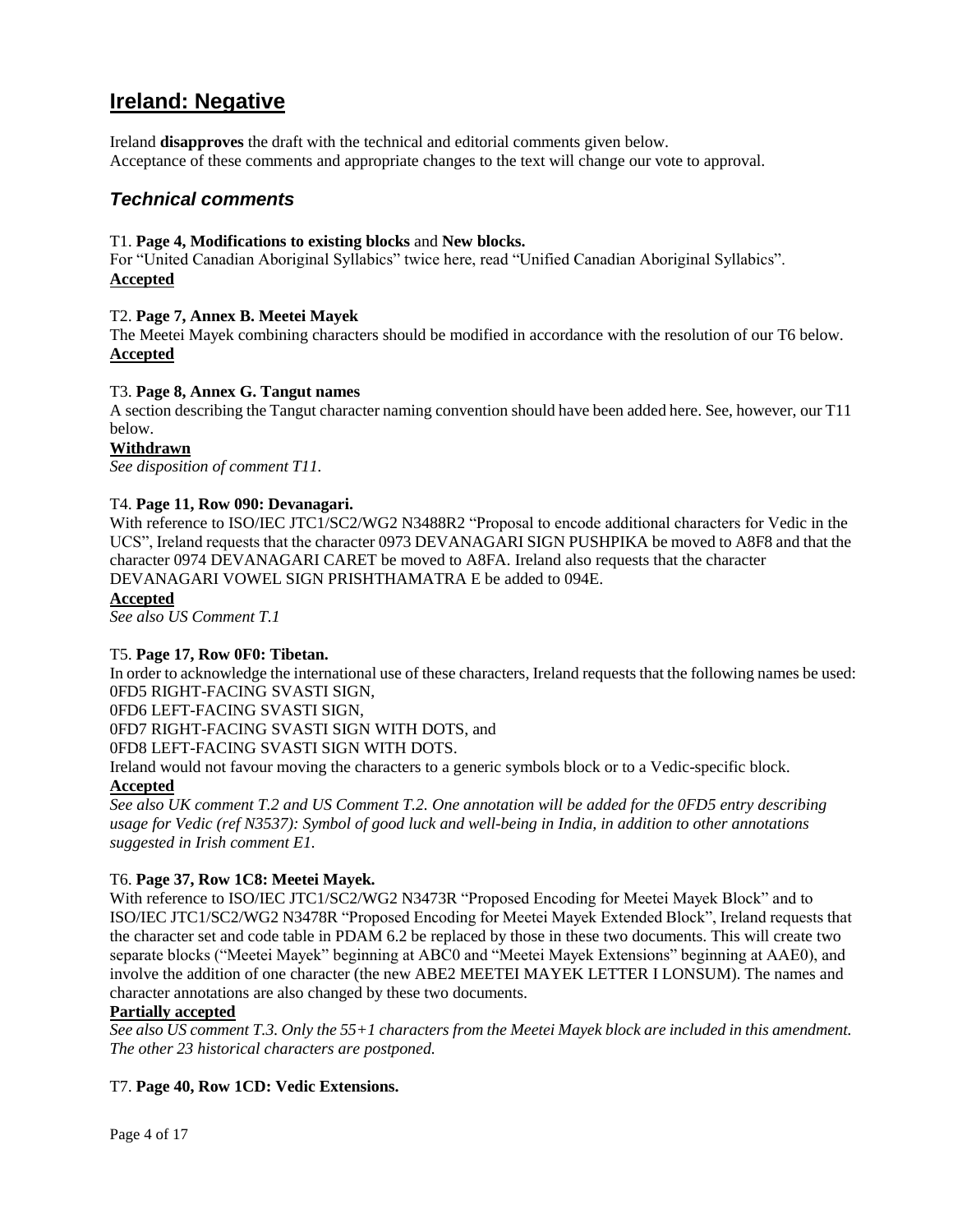With reference to ISO/IEC JTC1/SC2/WG2 N3488R2 "Proposal to encode additional characters for Vedic in the UCS", Ireland requests that the character set and code table in PDAM 6.2 be replaced by that in N3488R2. This involves the addition of characters at 1CD4, 1CE9..1CEC, moving the character at 1CF1 to 1CF2, and adding a new character at 1CF1.

#### **Accepted**

*See also US Comment T.1*

#### T8. **Page 72, Row A8E: Devanagari Extended.**

With reference to ISO/IEC JTC1/SC2/WG2 N3488R2 "Proposal to encode additional characters for Vedic in the UCS", Ireland requests that the character set and code table in PDAM 6.2 be replaced by that in N3488R2. This involves the addition of characters at A8F8..A8FB.

#### **Accepted**

*See also US Comment T.1*

#### T9. **Page 77, Row AA6: Myanmar Extended-A.**

With reference to ISO/IEC JTC1/SC2/WG2 N3492 "Extended Proposal to add Khamti Shan Characters to the Myanmar Blocks", Ireland requests that the character set and code table in PDAM 6.2 be replaced by that in N3492.

#### **Accepted**

*See also UK comment T.3 and US Comment T.4*

#### T10. **Page 80, Row 10A6: Old South Arabian.**

Ireland objects to the character names which have been proposed for the Old South Arabian script. Conventional names rather than raw Latin transliterations are the usual way in which Semitic script character names are given in the UCS. There is no reason for this precedent to be overturned. Moreover, even if transliterations *were* to be used, they should be the ones most commonly used. The proposed characters include (for instance) ... T1,  $\ddot{o}$  T2, and  $\div$  T3. But ordinary transliterations of Old South Arabian write *t*, *ṯ* , and *ṭ*—the use of digits proposed writing *t1* would be contrary to common scholarly practice, as well as UCS practice. The same goes for the rest of the characters, for which a number of differing transliterations can be found, such as those of Faulmann 1880, Höfner 1943, Healey 1990, O'Connor 1996, Stein 2003, Nebes and Stein 2004, given here.

|                |   | F1880 | H1943        | B1962                            | H1990 | O'C1996 S2003                    |   | <b>NS2004</b>   |    |
|----------------|---|-------|--------------|----------------------------------|-------|----------------------------------|---|-----------------|----|
| D1             | 케 | d     | d            | d                                | d     | U                                | d | d               |    |
| D <sub>2</sub> | K | δ     | đ, ₫         |                                  |       |                                  |   |                 |    |
| D <sub>3</sub> | Η | ζ     | đ, d         |                                  |       |                                  |   |                 |    |
| G1             |   | dž    | g            |                                  |       |                                  |   |                 |    |
| G <sub>2</sub> | Ί | ν     | g            | g                                |       | ġ                                |   | g               |    |
| H <sub>1</sub> | ¥ |       |              |                                  |       |                                  |   |                 |    |
| H <sub>2</sub> | Ψ | hʻ    |              |                                  |       |                                  |   |                 |    |
| H <sub>3</sub> | ч | χ     |              |                                  |       |                                  |   |                 |    |
| S1             | H | S     | s            | $\mathbf{s}^{\text{\tiny\it 1}}$ | Š     | $\mathbf{s}^{\text{\tiny\it 1}}$ | S | S1              | D  |
| S <sub>2</sub> |   | š     | Š            | s <sup>2</sup>                   | Ś     | s <sup>2</sup>                   | š | S2              | V) |
| S3             | ҉ | z     | Ś            | $S^3$                            | s     | $\mathcal{S}^3$                  | ś | $\mathcal{S}^3$ | V) |
| S <sub>4</sub> | Å | S     |              |                                  | s     |                                  |   | s               | 7  |
| Τ1             | χ |       |              |                                  |       |                                  |   |                 | ת  |
| T <sub>2</sub> | Ш |       |              |                                  |       |                                  |   |                 | 10 |
| T3             | ደ | θ     | <u>t</u> , þ |                                  |       |                                  |   |                 | 'n |
| Z1             |   | A     | z            |                                  |       |                                  |   |                 |    |
| Z <sub>2</sub> | h | δ     |              |                                  |       |                                  |   |                 | ١C |

The proposal given in N3395 is not consistent with current UCS practice. The *only* letters for which superscript or subscript digits are used are three of the four *s*'s.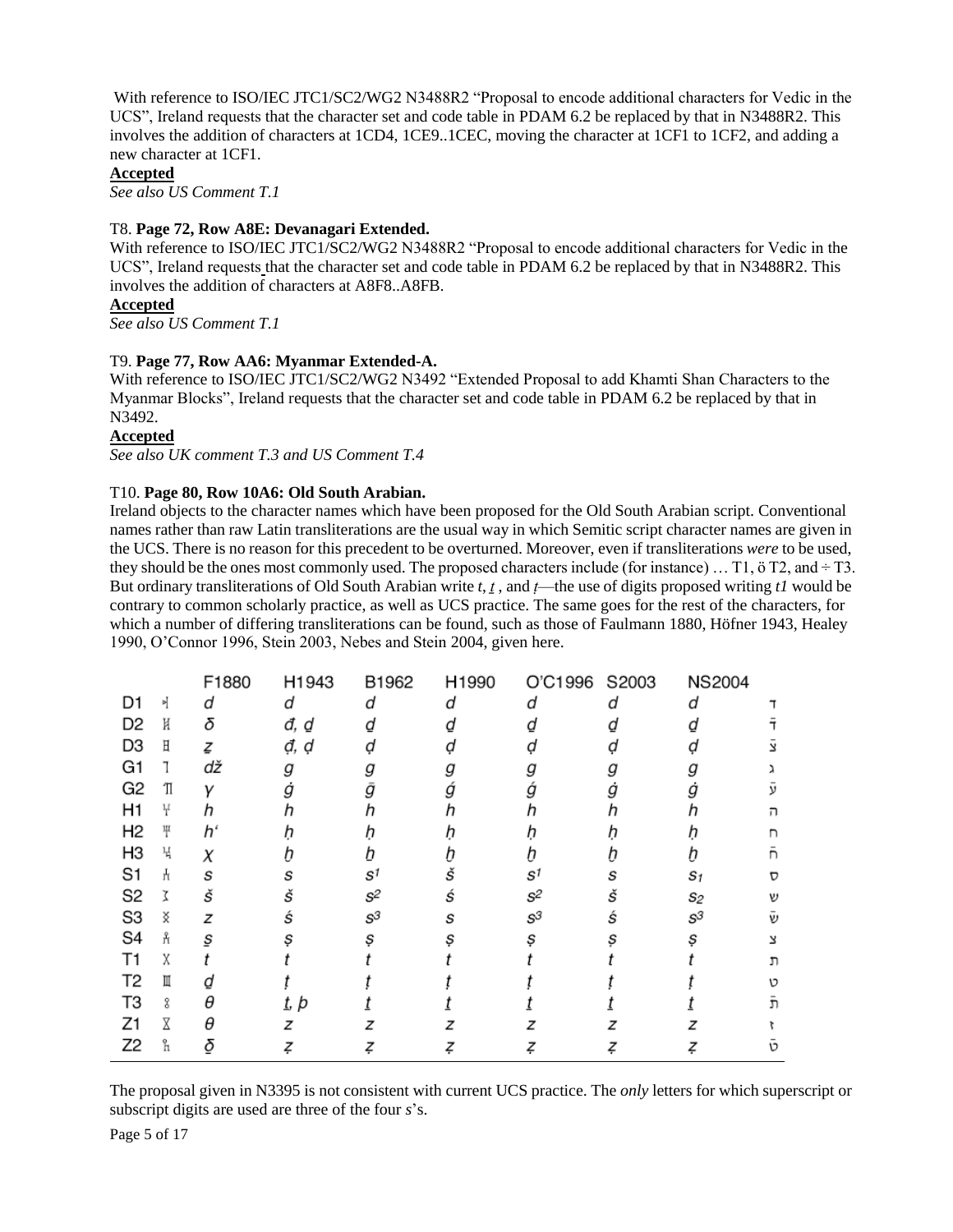It has been Ireland's consistent position for many years that actual character names be used rather than transliteration names. In the case of Old South Arabian in particular, the use of transliteration character names obscures the relation of individual letters with the corresponding letters in related scripts, which works to the detriment of users of the UCS who may wish to relate the characters of different scripts. However, Ireland does not believe that it should be difficult to resolve this issue. We note that a number of naming conventions have been proposed for Old South Arabian:

- N3309 (2007-07-30) proposed to use Arabic-based character names.
- N3296R (2007-09-10) suggested that Arabic-based character names were anachronistic and proposed reconstructed Ethiopic-based character names.
- N3395 (2008-01-28) noted that scholars were not in the practice of using Ethiopic based character names, but that in addition to Latin transliteration-based names, both North-West Semitic-based names, and Arabic-based names were in general use by scholars.

Ireland believes that, since North-West Semitic-based names are used by scholars, an acceptable compromise would be to use North-West Semitic-based character names, which are used for a number of scripts in the UCS already. Accordingly, Ireland requests that the names in the "NWSem." column in the table below be used.

| OSA | Translit.           | IPA                                                                                                                                                                                                                                                                                                                                                                                                                                                                                                                                                                                                                                                                                               |                |               | NWSem. Phoenician |                    | Hebrew |    | Arabic |    | Ethiopic                    |
|-----|---------------------|---------------------------------------------------------------------------------------------------------------------------------------------------------------------------------------------------------------------------------------------------------------------------------------------------------------------------------------------------------------------------------------------------------------------------------------------------------------------------------------------------------------------------------------------------------------------------------------------------------------------------------------------------------------------------------------------------|----------------|---------------|-------------------|--------------------|--------|----|--------|----|-----------------------------|
| Ŧ   | h                   | [h]                                                                                                                                                                                                                                                                                                                                                                                                                                                                                                                                                                                                                                                                                               | HE             | $\lambda$     | he                | 'n                 | he     | ٥  | heh    |    | $\boldsymbol{\upsilon}$ hoy |
| 1   | l                   | $[1] % \centering \includegraphics[width=0.9\columnwidth]{figures/fig_10.pdf} \caption{The figure shows the number of times on the right.} \label{fig:time}$                                                                                                                                                                                                                                                                                                                                                                                                                                                                                                                                      | LAMEDH         | ζ.            | lamd              | ל                  | lamed  | J  | lam    |    | <b>h</b> lawe               |
| Ψ   | ķ                   | [ħ]                                                                                                                                                                                                                                                                                                                                                                                                                                                                                                                                                                                                                                                                                               | <b>HETH</b>    |               | het               | n                  | het    | ح  | hah    |    | $\boldsymbol{h}$ hawt       |
| Ŋ   | $\boldsymbol{m}$    | [m]                                                                                                                                                                                                                                                                                                                                                                                                                                                                                                                                                                                                                                                                                               | <b>MEM</b>     | y             | mem               | Ď                  | mem    | م  | теет   |    | av māy                      |
| ş   | q                   | [q]                                                                                                                                                                                                                                                                                                                                                                                                                                                                                                                                                                                                                                                                                               | QOPH           | R             | qof               | P                  | qof    | ق  | qaf    |    | $\Phi$ qāf                  |
| Ф   | w                   | [w]                                                                                                                                                                                                                                                                                                                                                                                                                                                                                                                                                                                                                                                                                               | <b>WAW</b>     | 4             | wau               | ١                  | vav    | و  | waw    |    | $\boldsymbol{\omega}$ wawe  |
| Σ   | $\check{s}$ , $s_2$ | [4]                                                                                                                                                                                                                                                                                                                                                                                                                                                                                                                                                                                                                                                                                               | <b>SHIN</b>    | Ψ             | shin              | υ                  | shin   | ىش | sheen  | w  | śawt                        |
| Ş   | r                   | $[r] \centering% \includegraphics[width=1\textwidth]{Figures/PN1.png} \caption{The 3D maps of the parameter $\Omega$ with the same parameters $n_{\mathrm{c}}$ for the parameter $\Omega$ and $n_{\mathrm{c}}$ for the parameter $\Omega$ and $n_{\mathrm{c}}$ for the parameter $\Omega$ and $n_{\mathrm{c}}$ for the parameter $\Omega$ and $n_{\mathrm{c}}$ for the parameter $\Omega$ and $n_{\mathrm{c}}$ for the parameter $\Omega$ and $n_{\mathrm{c}}$ for the parameter $\Omega$ and $n_{\mathrm{c}}$ for the parameter $\Omega$ and $n_{\mathrm{c}}$ for the parameter $\Omega$ and $n_{\mathrm{c}}$ for the parameter $\Omega$ and $n_{\mathrm{c}}$ for the parameter $\Omega$ and $n$ | <b>RESH</b>    | ٩             | rosh              | ኀ                  | resh   | J. | reh    |    | $\mathcal{L}$ rə's          |
| П   | b                   | [b]                                                                                                                                                                                                                                                                                                                                                                                                                                                                                                                                                                                                                                                                                               | <b>BETH</b>    | 9             | bet               | Ĺ                  | bet    |    | beh    | a  | bet                         |
| χ   | t                   |                                                                                                                                                                                                                                                                                                                                                                                                                                                                                                                                                                                                                                                                                                   | TAW            | þ             | tau               | 'n                 | tav    | ت  | teh    |    | $\cdot$ <b>t</b> tawe       |
| H   | $S, S_I$            | [s]                                                                                                                                                                                                                                                                                                                                                                                                                                                                                                                                                                                                                                                                                               | <b>SAMEKH</b>  | ₩             | semk              | D                  | samekh | س  | seen   | Λ. | sāt                         |
| ń   | k                   | [k]                                                                                                                                                                                                                                                                                                                                                                                                                                                                                                                                                                                                                                                                                               | <b>KAPH</b>    | 4             | kaf               | C                  | kaf    | ك  | kaf    | ħ  | kāf                         |
| 4   | n                   | [n]                                                                                                                                                                                                                                                                                                                                                                                                                                                                                                                                                                                                                                                                                               | <b>NUN</b>     | 5             | nun               | J                  | nun    | ن  | noon   | 7  | nahās                       |
| Ч   | b                   | $\left[ \mathrm{x}\right]$                                                                                                                                                                                                                                                                                                                                                                                                                                                                                                                                                                                                                                                                        | <b>KHETH</b>   |               |                   | ñ                  | khet   | خ  | khah   |    | ጎ harm                      |
| Å   | Ş                   | [t <sup>s</sup> ]                                                                                                                                                                                                                                                                                                                                                                                                                                                                                                                                                                                                                                                                                 | SADHE          | ۳             | sade              | 7                  | tsadi  | ص  | sad    | z. | şaday                       |
| x   | Ś, S3               | [s]                                                                                                                                                                                                                                                                                                                                                                                                                                                                                                                                                                                                                                                                                               | SE             |               |                   | $\bar{\mathsf{v}}$ | sin    |    |        |    |                             |
| ♦   | f                   | [f]                                                                                                                                                                                                                                                                                                                                                                                                                                                                                                                                                                                                                                                                                               | FE             | $\mathfrak z$ | pe                | G                  | pe     |    | feh ف  |    | $\lambda$ af                |
| ħ   |                     | $[?]$                                                                                                                                                                                                                                                                                                                                                                                                                                                                                                                                                                                                                                                                                             | ALEPH          | x             | alf               | N                  | alef   | ١. | alef   | አ  | 'alf                        |
| o   | ¢                   | [?]                                                                                                                                                                                                                                                                                                                                                                                                                                                                                                                                                                                                                                                                                               | <b>AYN</b>     | ۰             | ain               | ν                  | ayin   | ع  | ain    | 0  | 'ayn                        |
| Η   | d                   | $[4^{\circ}]$                                                                                                                                                                                                                                                                                                                                                                                                                                                                                                                                                                                                                                                                                     | <b>DHADI</b>   |               |                   | 2                  | dhadi  | ض  | dad    | θ  | dappā                       |
| 1   | g                   | [g]                                                                                                                                                                                                                                                                                                                                                                                                                                                                                                                                                                                                                                                                                               | <b>GIMEL</b>   | Λ             | gaml              | λ                  | gimel  | ج  | jeem   | 7  | gaml                        |
| 吖   | d                   | [d]                                                                                                                                                                                                                                                                                                                                                                                                                                                                                                                                                                                                                                                                                               | <b>DALETH</b>  | 4             | delt              | T                  | dalet  | د  | dal    |    | g dant                      |
| Ί   | ġ                   | [y]                                                                                                                                                                                                                                                                                                                                                                                                                                                                                                                                                                                                                                                                                               | <b>GHAYN</b>   |               |                   | ÿ                  | ghayin | غ  | ghain  |    |                             |
| Щ   | ţ                   | [t']                                                                                                                                                                                                                                                                                                                                                                                                                                                                                                                                                                                                                                                                                              | <b>TETH</b>    | $\theta$      | tet               | v                  | tet    | ط  | tah    |    | $\mathbf{n}$ tayt           |
| Χ   | z                   | [z]                                                                                                                                                                                                                                                                                                                                                                                                                                                                                                                                                                                                                                                                                               | ZAYN           | ∼             | zai               | 7                  | zayin  | ز  | zain   |    | H zay                       |
| K   | d                   | [ð]                                                                                                                                                                                                                                                                                                                                                                                                                                                                                                                                                                                                                                                                                               | <b>DHALETH</b> |               |                   | Ŧ                  | dhalet | ذ  | thal   |    |                             |
| î   | y                   | [j]                                                                                                                                                                                                                                                                                                                                                                                                                                                                                                                                                                                                                                                                                               | YODH           | т             | yod               | ,                  | yod    | ى  | yeh    |    | P yaman                     |
| 8   | $\underline{t}$     | [θ]                                                                                                                                                                                                                                                                                                                                                                                                                                                                                                                                                                                                                                                                                               | <b>THAW</b>    |               |                   | ñ                  | thav   | ٹ  | theh   |    |                             |
| ĥ   | Z,                  | $[\theta']$                                                                                                                                                                                                                                                                                                                                                                                                                                                                                                                                                                                                                                                                                       | <b>THET</b>    |               |                   | ō                  | thet   | ظ  | zah    |    |                             |
|     |                     |                                                                                                                                                                                                                                                                                                                                                                                                                                                                                                                                                                                                                                                                                                   |                |               |                   |                    |        |    |        |    |                             |

#### **Accepted**

*The chart name list for Old South Arabian letters is modified as following (approximately):*

Page 6 of 17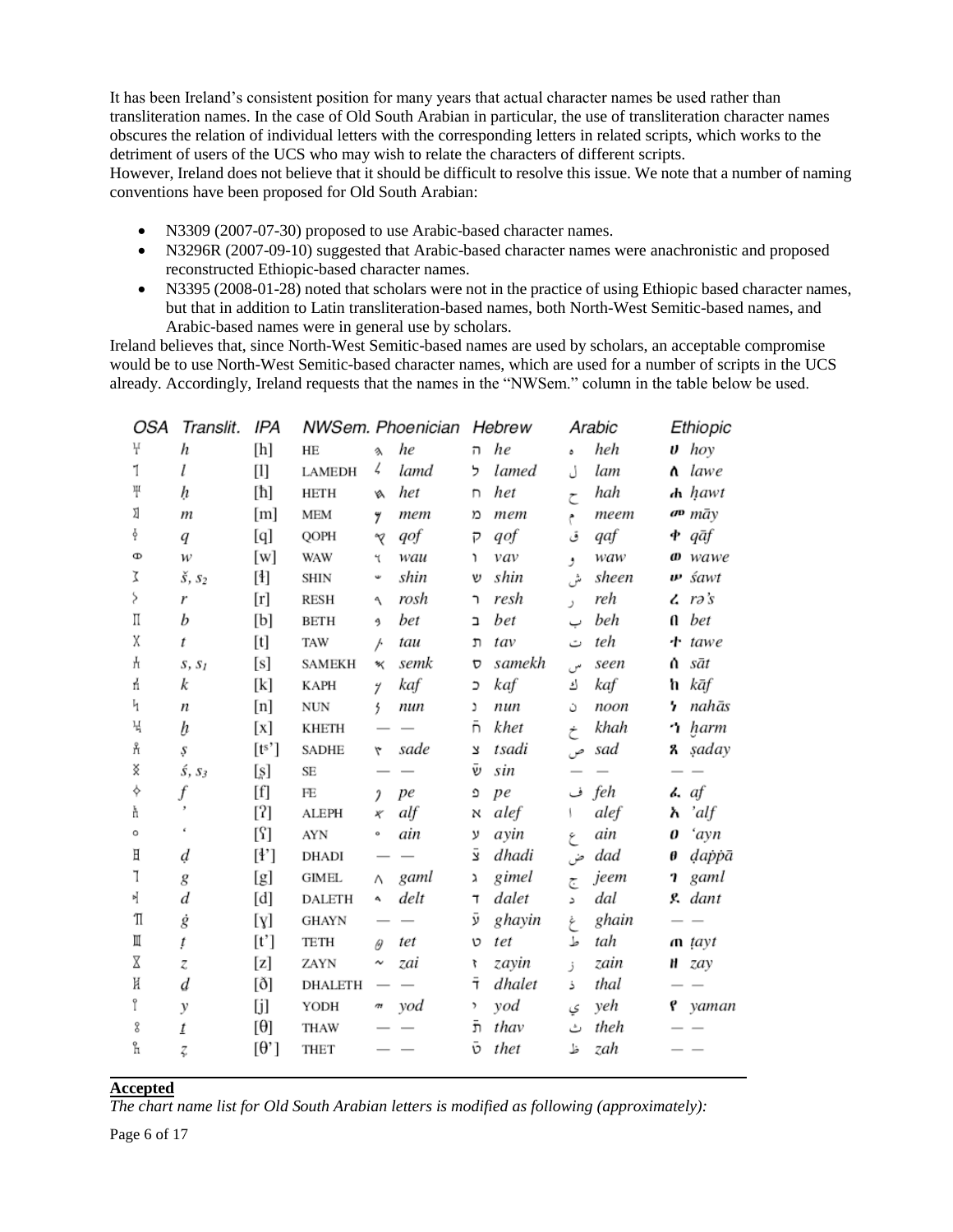*(Letter names are North-West Semitic based, the Arabic names are shown as aliases and common transliterations* 

|       | <i>are shown in annotation.)</i>           |          |                                              |  |  |  |  |  |
|-------|--------------------------------------------|----------|----------------------------------------------|--|--|--|--|--|
| 10A60 | OLD SOUTH ARABIAN LETTER HE                |          | $=$ sad                                      |  |  |  |  |  |
|       | $= heh$                                    |          | $*$ 1E63 s                                   |  |  |  |  |  |
|       | $* h$                                      | 10A6F    | <b>OLD SOUTH ARABIAN LETTER SIN</b>          |  |  |  |  |  |
| 10A61 | OLD SOUTH ARABIAN LETTER LAMEDH            |          | $*$ 015B s                                   |  |  |  |  |  |
|       | $=$ lam                                    | 10A70    | OLD SOUTH ARABIAN LETTER FE                  |  |  |  |  |  |
|       | $*1$                                       |          | $=$ feh                                      |  |  |  |  |  |
| 10A62 | OLD SOUTH ARABIAN LETTER HETH              |          | $* f$                                        |  |  |  |  |  |
|       | $= hah$                                    | 10A71    | OLD SOUTH ARABIAN LETTER ALEF                |  |  |  |  |  |
|       | $*$ 1E25 h                                 |          | $= alef$                                     |  |  |  |  |  |
| 10A63 | OLD SOUTH ARABIAN LETTER MEM               |          | $*02BC$                                      |  |  |  |  |  |
|       | $=$ meem                                   | 10A72    | OLD SOUTH ARABIAN LETTER AIN                 |  |  |  |  |  |
|       | $*$ m                                      |          | $=$ ain                                      |  |  |  |  |  |
| 10A64 | OLD SOUTH ARABIAN LETTER QOPH              |          | $*$ 02BD $^{\circ}$                          |  |  |  |  |  |
|       | $= qaf$                                    | 10A73    | OLD SOUTH ARABIAN LETTER DHADHE              |  |  |  |  |  |
|       | $*q$                                       |          | $=$ dad                                      |  |  |  |  |  |
| 10A65 | OLD SOUTH ARABIAN LETTER WAW               |          | $*$ 1E0D $d$                                 |  |  |  |  |  |
|       | $=$ waw                                    | 10A74    | OLD SOUTH ARABIAN LETTER GIMEL               |  |  |  |  |  |
|       | $*_{w}$                                    |          | $=$ jeem                                     |  |  |  |  |  |
| 10A66 | OLD SOUTH ARABIAN LETTER SHIN              |          | $*_{g}$                                      |  |  |  |  |  |
|       | $=$ sheen                                  | 10A75    | OLD SOUTH ARABIAN LETTER DALETH              |  |  |  |  |  |
|       | $*01615$                                   |          | $= dal$                                      |  |  |  |  |  |
| 10A67 | OLD SOUTH ARABIAN LETTER RESH              |          | $* d$                                        |  |  |  |  |  |
|       | $=$ reh                                    | 10A76    | OLD SOUTH ARABIAN LETTER GHAYN               |  |  |  |  |  |
|       | r                                          |          | $= ghain$                                    |  |  |  |  |  |
| 10A68 | OLD SOUTH ARABIAN LETTER BETH              |          | $* 0121 \, g$                                |  |  |  |  |  |
|       | $=$ beh                                    | 10A77    | <b>OLD SOUTH ARABIAN LETTER TETH</b>         |  |  |  |  |  |
|       | $* h$                                      |          | $=$ tah                                      |  |  |  |  |  |
| 10A69 | OLD SOUTH ARABIAN LETTER TAW               |          | $*$ 1E6D t                                   |  |  |  |  |  |
|       | $=$ teh                                    | 10A78    | OLD SOUTH ARABIAN LETTER ZAYN                |  |  |  |  |  |
|       | $*$ $t$                                    |          | $= zain$                                     |  |  |  |  |  |
| 10A6A | OLD SOUTH ARABIAN LETTER SAMEKH            |          | $*_{Z}$                                      |  |  |  |  |  |
|       | $=$ seen                                   | 10A79    | OLD SOUTH ARABIAN LETTER DHALETH             |  |  |  |  |  |
|       | $*_{S}$                                    |          | $=$ thal                                     |  |  |  |  |  |
| 10A6B | OLD SOUTH ARABIAN LETTER KAPH              |          | $*$ 1 EOF d                                  |  |  |  |  |  |
|       | $= kaf$                                    | 10A7A    | OLD SOUTH ARABIAN LETTER YODH                |  |  |  |  |  |
|       | $* k$                                      |          | $=$ yeh                                      |  |  |  |  |  |
| 10A6C | OLD SOUTH ARABIAN LETTER NUN               |          | $*$ $v$                                      |  |  |  |  |  |
|       | $= noon$                                   | $10A$ 7B | OLD SOUTH ARABIAN LETTER THAW                |  |  |  |  |  |
|       | $*_{n}$                                    |          | $=$ theh                                     |  |  |  |  |  |
| 10A6D | OLD SOUTH ARABIAN LETTER KHETH<br>$= khah$ | 10A7C    | $*$ 1E6F t<br>OLD SOUTH ARABIAN LETTER THETH |  |  |  |  |  |
|       | $*$ 1E2B $h$                               |          |                                              |  |  |  |  |  |
|       |                                            |          | $=$ zah                                      |  |  |  |  |  |
| 10A6E | OLD SOUTH ARABIAN LETTER SADHE             |          | $*$ 1E93 $z$                                 |  |  |  |  |  |

## T11. **Page 88, Row 1700: Tangut.**

Ireland requests the removal of Tangut from PDAM 6.2. We believe that the script is not yet mature for progression to FPDAM. There are several reasons for this.

11.1. A UTC document L2/08-259 was made available on 2008-07-09, after the balloting period had begun. This is a five-column comparison chart of mappings to source material. It was not made available to SC2 prior to the issuance of the ballot and there has been no opportunity either to review it or to compare it to either the ballot or the original proposal for encoding Tangut.

11.2. A private document "UniTangut 20080821.pdf" was made available on 2008-08-21 by Richard Cook, evidently containing a replacement font with completely different glyphs from those used in the font on the PDAM. This has made any review of the glyphs on the PDAM to be fruitless. When Tangut is eventually put back on a ballot, it will require both PDAM and FPDAM review cycles.

11.3. Discussion on the Unicore list has yielded information that the proposed encoding model for Tangut follows one Tangut scholar's prescriptive unifications of Tangut characters and expects the use of Variation Selector sequences to distinguish graphically-distinct characters that are used contrastively in the same source. It turns out that this information was given as an aside in the middle of N3307 "Tangut Background" thus: "As with CJK,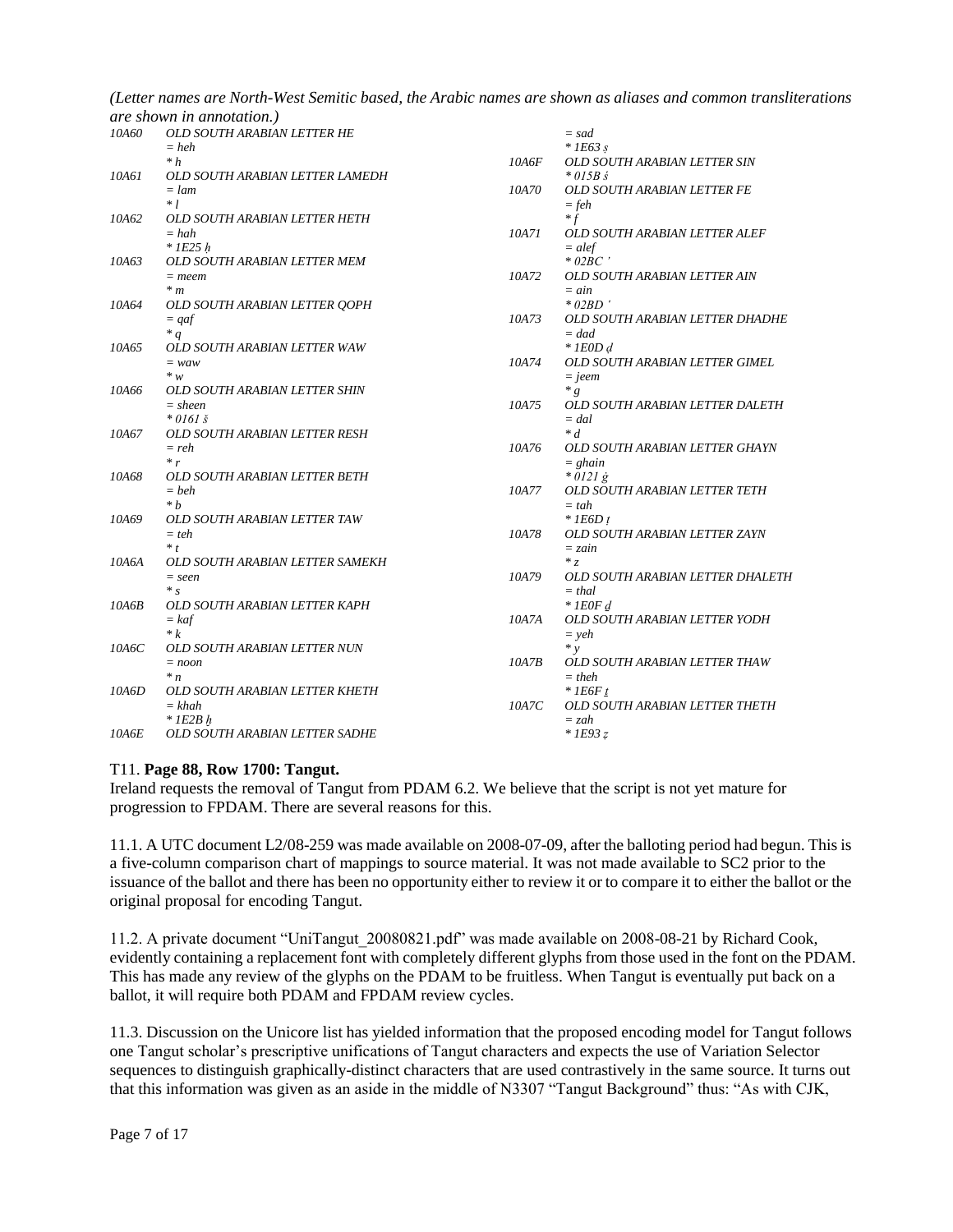issues relating to distinctive features and variant mapping can be handled by combination of variation selector (VS) and higher-level protocol (CDL)." We believe that the phrase "As with CJK" is a bit disingenuous, particularly in view of the fact that the document pretended to be unimportant, stating clearly: "No action by WG2 is requested on this document — it is only provided for information." The statement, however, is a key element regarding the encoding principles for Tangut. Ireland objects to the fact that this information was not put forward in a straight forward fashion for consensus discussion, and rejects the proposal to use Variation Selector sequences to make character distinctions in Tangut.

11.4. With reference to ISO/IEC JTC1/SC2/WG2 N3498 "Expert Feedback on the proposed Tangut character set in PDAM 6.2", it is clear that the user community of experts does not believe that the script is mature for encoding and does not agree that its tacit encoding conventions (including the use of Variation Selector sequences) are sufficient for their needs.

11.5. With reference to document N3496 "Review of Proposed Tangut Repertoire", Ireland believes that the proposed character repertoire and encoding model fails to meet the requirements of the user community. We believe that the encoded character repertoire needs to be able to represent all of the graphically-distinct characters found in all the major modern Tangut dictionaries. This is a cornerstone of Tangutology. Ireland does not support adding Tangut to a new amendment until such time as there is genuine consensus on all sides and until a revised proposal has been submitted to WG2.

#### **Accepted**

*See disposition of comment T.2 from China. See also comment T.5 from UK and T.8 from US. (Note that reference to N3948 in 11.4 was changed to N3498).* 

#### T12. **Page 112, Row 1B00: Nushu.**

Ireland requests the removal of Nushu from PDAM 6.2.

The script is not mature for progression to FPDAM. The font used in PDAM 6.2 is not the latest font available as it was received from Chinese experts after the PDAM had been generated for the SC2 Secretariat. Since it has not been able to review the Nushu character set and glyphs in a meaningful way, we request that Nushu be moved to a new PDAM so that it may receive both PDAM and FPDAM review cycles.

#### **Accepted**

*The Nushu block is removed from this amendment based on feedback received in this ballot. It will be considered for a future amendment. See also comment T.6 from UK and T.7 from US.*

## *Editorial comments*

#### E1. **Page 20, Row 0F0: Tibetan.**

Ireland suggests that that the following notes be used: 0FCC TIBETAN SYMBOL NOR BU BZHI -KHYIL • the quadruple body symbol, a form of the svastika

 $\rightarrow$  0FD6 left-facing svasti sign

## 0FD5 [RIGHT-FACING] SVASTI SIGN

 $\rightarrow$  5350 cjk unified ideograph-5350

#### 0FD6 LEFT-FACING SVASTI SIGN

 $\rightarrow$  534D cjk unified ideograph-534d

# **Accepted in principle**

*The note for 0FCC will say "Svasti sign" instead of "svastika". In addition an annotation will be added for Vedic usage for 0FD5.*

#### E2. **Page 40, Row 1CD: Vedic Extensions.**

In the annotation to 1CD9 VEDIC TONE YAJURVEDIC KATHAKA INDEPENDENT SVARITA SCHROEDER, for "adho" read "adhah".

#### **Accepted**

Page 8 of 17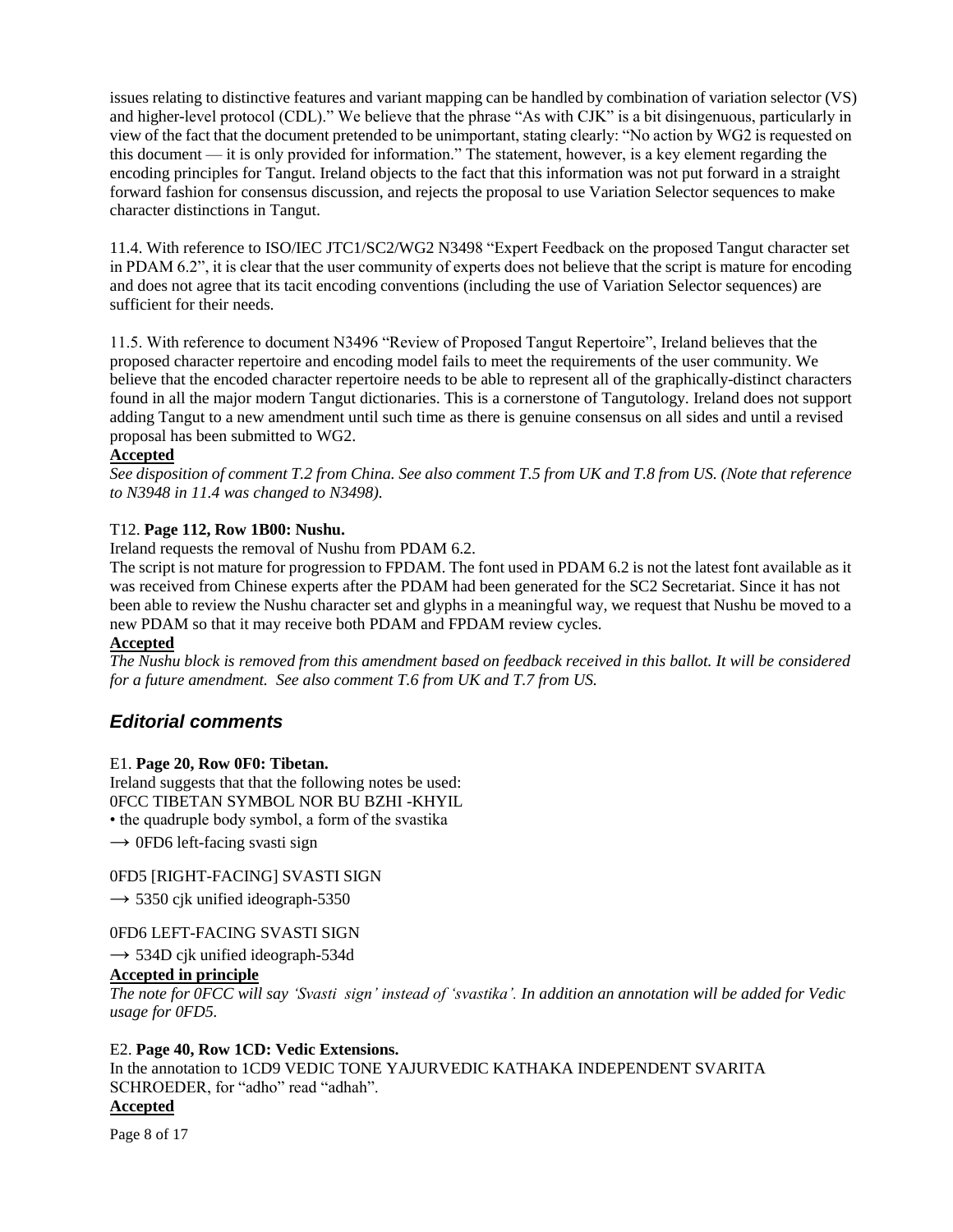#### E3. **Page 45, Row 20A: Currency Symbols.**

Ireland suggests that that the following notes be used: 20B6 LIVRE TOURNOIS SIGN • "pound of Tours" used in France from 13th-18th centuries 20B7 SPESMILO SIGN • historical international currency associated with Esperanto 20B8 TENGE SIGN • Kazakhstan

# **Accepted in principle**

*Annotation for 20B6 changed to "used in France from 13th-18th centuries".*

#### E4. **Page 46, Row 215: Number Forms.**

Ireland requests that the fonts for the characters under ballot be harmonized with those of the other fractions. **Accepted**

*Already shown in document WG2 N3510 (10646 new WD)*

#### E5. **Page 55, Row 260: Miscellaneous Symbols.**

Ireland suggests that the glyph for 2601 CLOUD be harmonized with the glyphs 26C5 SUN BEHIND CLOUD and that the glyph for 2603 SNOWMAN be harmonized with the glyphs for 26C4 SNOWMAN WITHOUT SNOW and 26C7 BLACK SNOWMAN.

#### **Accepted**

E6. **Page 79, Row 1090: Phoenician.** Ireland suggests that annotations to 002E FULL STOP, 2E31 WORD SEPARATOR MIDDLE DOT be added to 1091F PHOENICIAN WORD SEPARATOR, along with a new note "May be represented as a dot or a short vertical bar". **Partially accepted**

*Only the note is added.*

#### E7. **Page 81, Row 10B4: Inscriptional Parthian.** Ireland notes that the glyph at 10B51 does not fit in its cell. **Accepted**

*Improvement based on a new glyph being provided.*

#### E8. **Page 86, Row 1108: Kaithi.**

Ireland requests the correction of the glyphs of the combining characters 11080..11081, 110B1, 110B3..110B6, and 110B9..110BA.

#### **Accepted**

*Improvement based on new glyphs being provided.*

Code tables corresponding to our comments T4, T6, T7, T8, and T10 are attached. *(Please refer to original document SC2N4034or WG2 N3515 for these code tables)*

As a result of these dispositions, Ireland changes its vote to YES.

# **Japan, Positive with comments**

#### **Technical comment**

#### **JP T.1 Names list for Currency Symbols (20A0-20CF) on page 45.**

The glyph for a new character 20B8 TENGE SIGN is similar to 3012 POSTAL MARK. It is possible that users confuse these two characters.

Add "→ 3012 POSTAL MARK" under "TENGE SIGN".

Also add "→ 20B8 TENGE SIGN" under the POSTAL MARK. (The name list for POSTAL MARK is not included in the current draft.)

Page 9 of 17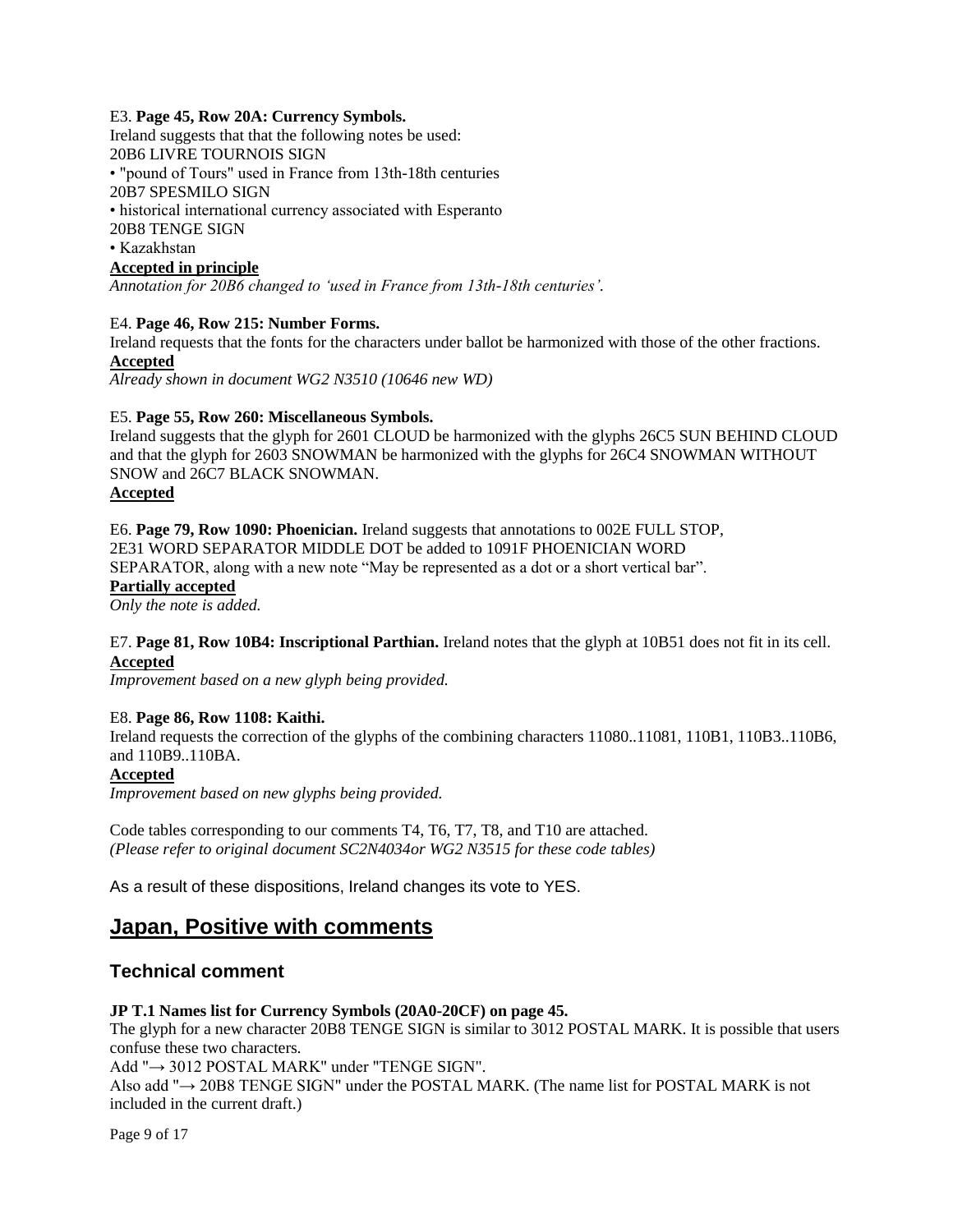## **Partially accepted**

*(Because annotation is informative, this is not strictly a technical issue. Annotations are editorial in nature.) An annotation will be added under the Tenge sign, but not for the Postal mark.* 

# **Editorial comments**

#### **JP E.1 Clause 3 Normative References**

"[Date TBD]" should be filled with correct dates.

#### **Noted**

*This is not a new issue, at the time of pdam6.2 ballot, the calendar for Unicode 5.2 was not known. Typically at PDAM time it is not possible to have a target date for the corresponding Unicode version. This will be fixed for the FPDAM.*

#### **JP E.2 Code charts and Name lists on page 70 - 72, 76 -82, and 85**

The code chars and names lists for some blocks are on a same page, as in Unicode book. In ISO/IEC 10646, the code chart and name list should be on separate page, even in case the block is small.

**Noted**

*Nothing in the definition of the new chart format for ISO/IEC10646 as introduced in amendment 5 precludes the code chart and the name list to be on the same page. The only requirement is that the chart precedes the list of characters names. This makes the chart section shorter which is a preferred outcome for most experts. A clarification to that effect will be introduced in clause 34.*

# **Korea (ROK), Negative**

## **Technical comments**

**T1. p. 64, left column,** Parenthesized Hangul elements

- We suggest that "Parenthesized Hangul elements" be changed to "Parenthesized Hangul letters"

- rationale: These are Hangul letters. They are not called "elements".

#### **Accepted**

**T2. p. 66, left column**, Circled Hangul elements

- We suggest that "Circled Hangul elements" be changed to "Circled Hangul letters"

- rationale: These are Hangul letters. They are not called "elements".

#### **Accepted**

#### **T3. pp. 55 and 59, U26CC ~ 26E2 (23 characters)**

- We suggest that those characters be moved to a separate block called "Traffic signs" (or a similar name). - rationale: It is expected that more traffic signs would be added in the future by several countries (Republic of Korea will be one of them). Therefore it would be better to assign a separate block for traffic signs and allocate them to a single block. We expect that the number of traffic sign characters will be quite many, which justifies assigning a separate block.

#### **Not accepted**

*The block is already a miscellaneous Symbols block which is perfectly suited to include such symbols along with other category of symbols. Pre-allocating blocks for symbol category does not seem necessary. Furthermore, symbols tend to be re-used for other purpose and formal block allocation would discourage that re-use.*

#### **T4. pp. 63 and 65, U3248 ~ 324F (8 characters)**

- We suggest that those characters be moved to a separate block called "Traffic signs" (or a similar name). As a result  $31 (= 23 + 8)$  characters will be moved to a new block called ""Traffic signs".

# - rationale: see T3.

# **Not accepted**

*These characters are circled numbers which have many more occurrences in that block. Although their primary use as this point is for traffic sign, there is nothing that prevents their re-use for other purpose. To re-enforce the* 

Page 10 of 17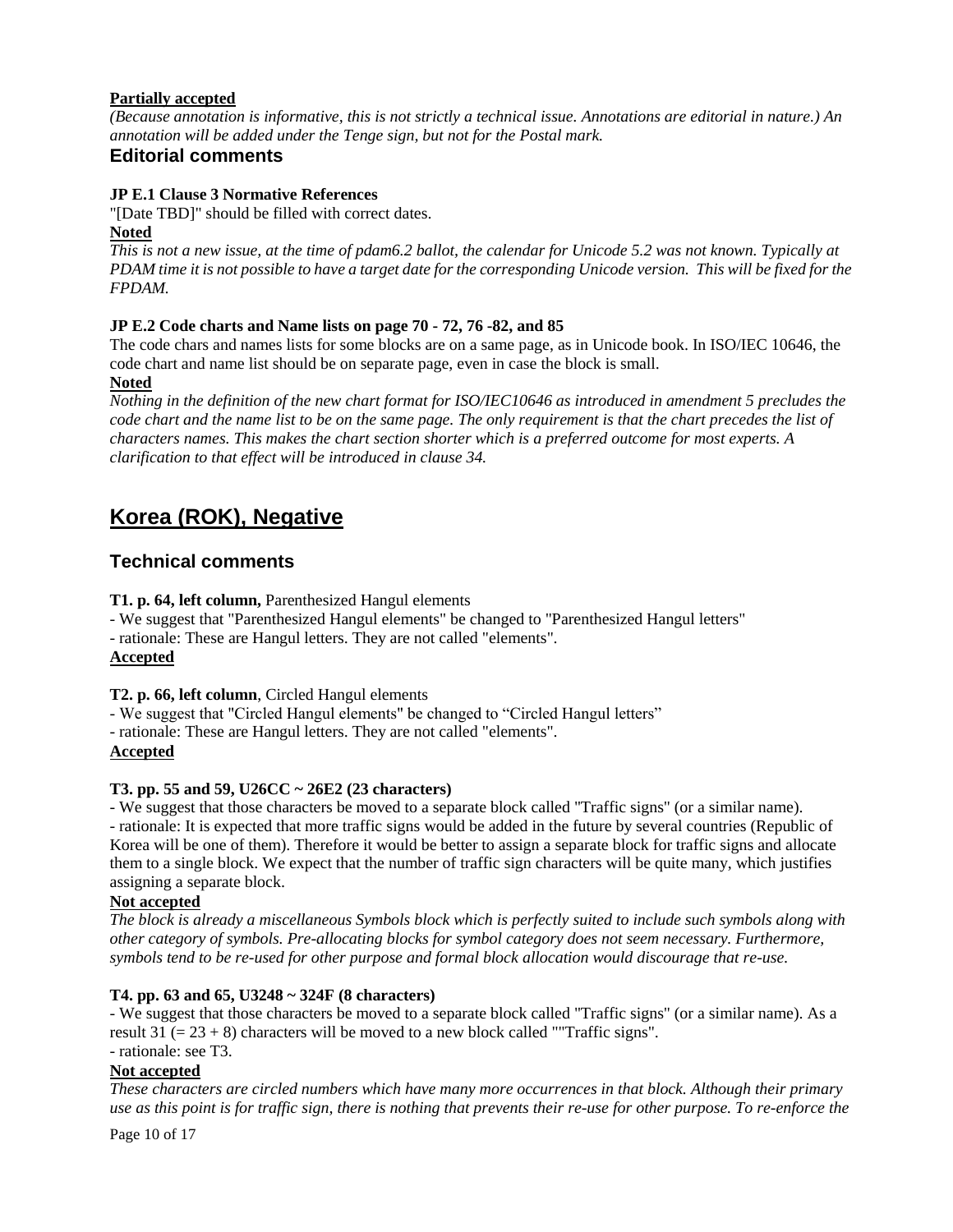*point made in the previous disposition, it would discourage re-use and therefore inclusion in a new traffic sign block does not seem wise.*

## **T5. pp. 55 and 59, U26E3 ~ 26FF (31 characters)**

- We suggest that those (or some of them; see Note below) characters be moved to a separate block called "Map symbols" (or "Dictionary and map symbols" or a similar name).

- Note. We do not know whether all these symbols are used both in dictionaries and maps; or some of them in dictionaries and the others in maps.

- rationale: It is expected that more map symbols would be added in the future by several countries (Republic of Korea will be one of them). Therefore it would be better to assign a separate block for map symbols and allocate them to a single block. We expect that the number of map symbol characters will be quite many, which justifies assigning a separate block.

#### **Not accepted**

*The whole point as hinted by the note is that these new symbols have multiple uses. You can find them in dictionaries and maps, among others. This is also true for many symbols already encoded. Using non formal sub-block headers as introduced by the new chart format provides a simple hint for their source without categorizing these characters in narrow scope.*

As a result of these dispositions, Korea (ROK) changes its vote to YES.

# **United Kingdom: Negative**

It is a very large amendment with some controversial additions. The two new proposed scripts (Nüshu and Tangut) are not yet mature. The UK votes to DISAPPROVE this amendment, with the following general, editorial and technical comments. Satisfactory resolution of comments T.3, T.4, T.5 and T.6 will change our vote to APPROVAL.

# **General comment**

#### **G.1 Fonts for Large Character Sets**

We strongly believe that for any large set of characters, the expected final font must be used in both the PDAM and FPDAM ballots. In PDAM6.2 both Tangut and Nushu were put under ballot with a font that their proposers knew to be obsolete. This made it impossible to properly review the characters under ballot, and effectively invalidates the ballot stage for these two sets of characters. We request that in future it is ensured that the final font for any large set of characters is ready and has been made available to the project editor before the set of characters is accepted for addition to an amendment.

## **Noted**

*This is clearly a desirable requirement. At the same time, repertoires under ballots do change and font styles have sometimes evolved during the various amendment phases.* 

# **Technical comments:**

**T.1. Page 25, Clause 29 Named UCS Sequence Identifiers** <0B95, 0BCD, 0BB7 > TAMIL SYLLABLE KSSA A better name for this sequence  $(KA + VIRAMA + SSA)$  would be TAMIL LETTER KSSA as all the other sequences named SYLLABLE have an explicit final vowel, but this sequence is analogous to a simple Tamil letter. **Withdrawn**

#### **T.2. Tibetan: Symbols used in Buddhism**

0FD5 TIBETAN SYMBOL GYUNG DRUNG NANG -KHOR 0FD6 TIBETAN SYMBOL GYUNG DRUNG PHYI -KHOR 0FD7 TIBETAN SYMBOL GYUNG DRUNG NANG -KHOR BZHI MIG CAN 0FD8 TIBETAN SYMBOL GYUNG DRUNG PHYI –KHOR BZHI MIG CAN The UK is happy with the names of these characters as they are, as they follow the established practice of using Tibetan names for characters in the Tibetan block. However, if there is consensus to change the names of these

Page 11 of 17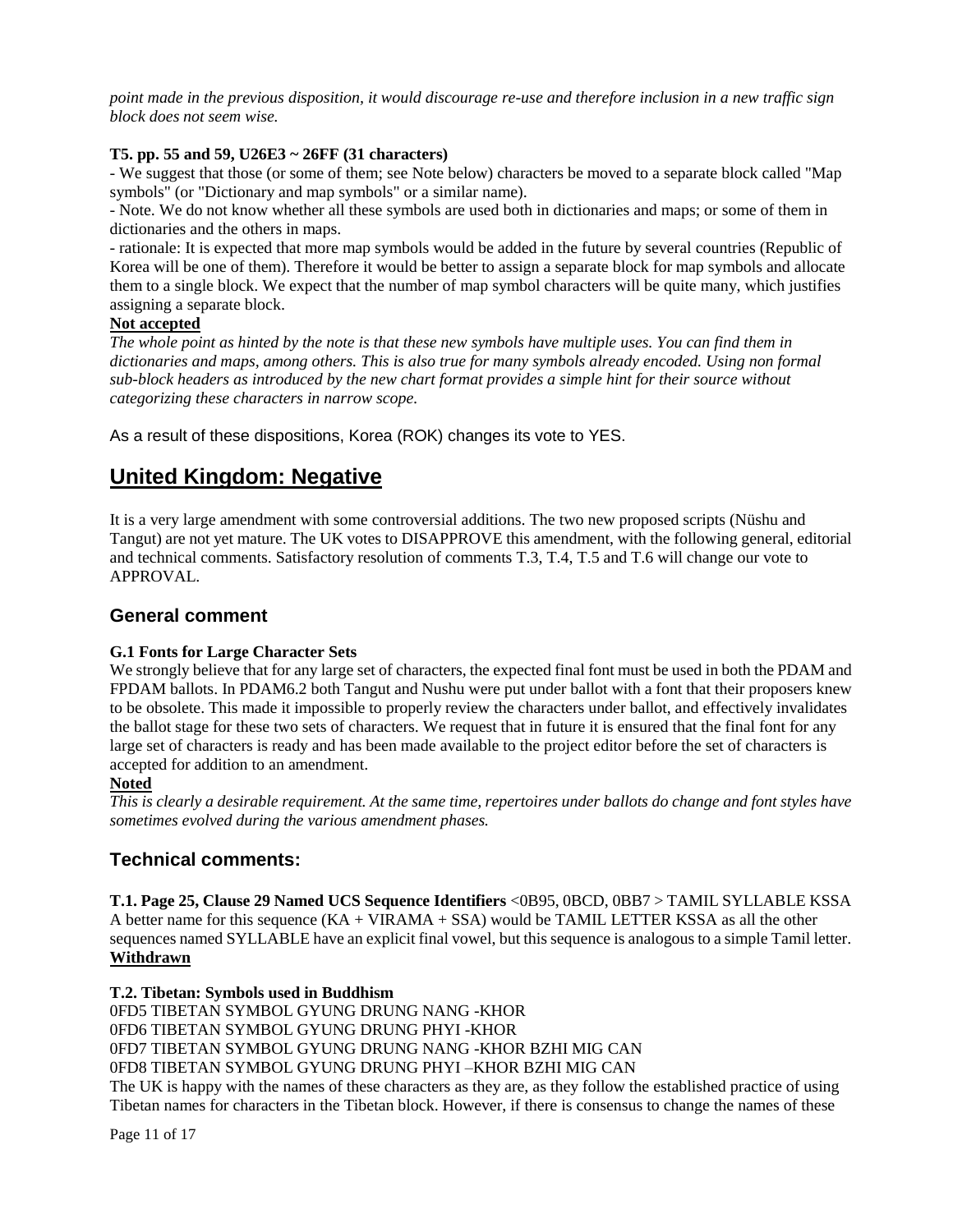characters to use non-Tibetan names, then we would prefer to see these four characters moved out of the Tibetan block, so as to ensure that the naming convention used for characters in the Tibetan block remains consistent.

## **Withdrawn**

*See also Irish comment T.5 and US comment T2.*

#### **T.3. Myanmar Extended-A**

The UK requests that the fourteen characters at AA60..AA6D be replaced with twenty-seven characters at AA60..AA7A as documented in N3492 "Extended Proposal to add Khamti Shan Characters to the Myanmar Blocks".

#### **Accepted**

*See also Irish comment T.9 and US Comment T.4*

#### **T.4. Old Turkic**

**A**. Based on N3357 Figs. 1b, 2, 5, 6, 7 and 8 we believe that:

10C1C OLD TURKIC LETTER ORKHON OK should be named OLD TURKIC LETTER YENISEI OEK 10C2E OLD TURKIC LETTER ORKHON OP should be named OLD TURKIC LETTER ORKHON OEK and ordered before 10C1C.

We note that Fig. 1c says that 10C2E is also used for UP in manuscripts, but from all the figures given in N3357 it would seem that this character primarily represents OEK.

#### **Accepted in principle**

*10C1C* OLD TURKIC LETTER ORKHON OK is moved and renamed to 10C1C OLD TURKIC LETTER YENISEI OEK. A new character located at 10C1C (previously occupied by the character just moved) named OLD TURKIC LETTER ORKHON OEK*.*

**B**. Based on N3357 Fig.2 we believe that:

10C2C OLD TURKIC LETTER YENISEI ENG should be named OLD TURKIC LETTER YENISEI AENG and ordered before 10C2B.

#### **Accepted**

*Now at 10C2E.*

**C**. Based on N3357 Figs. 1b, 6 and 7 we believe that the following character should be added after 10C25 OLD TURKIC LETTER ORKHON ENT:

OLD TURKIC LETTER YENISEI ENT

The glyph for this character is a circle with a dot in the middle, as shown in N3357 Figs. 1b, 6 and 7.

#### **Accepted**

*Encoded at 10C27*

**D**. It is not clear from N3357 why the following two characters are so named: 10C3D OLD TURKIC LETTER ORKHON ASH 10C3E OLD TURKIC LETTER YENISEI ASH From Fig.2 it would seem that they are both alternate forms of Yenesei ESH, in which case they should be named OLD TURKIC LETTER YENISEI ESH FIRST ALTERNATE FORM and OLD TURKIC LETTER YENISEI ESH SECOND ALTERNATE FORM. We request confirmation from the appropriate experts that the names under ballot are correct. **Withdrawn**

#### **T.5. Tangut**

**A**. Because the font used for the PDAM6.2 code charts was a draft font that is to be replaced by a completely new font, we have been unable to meaningfully review the set of Tangut characters for glyph correctness. As this is a very large set of complex characters, it is essential that the correct font is used for both rounds of technical ballots, otherwise there is a strong possibility of glyph errors being overlooked. We therefore request that Tangut be removed from Amd.6.

#### **Accepted**

*See disposition of comment G.1.*

Page 12 of 17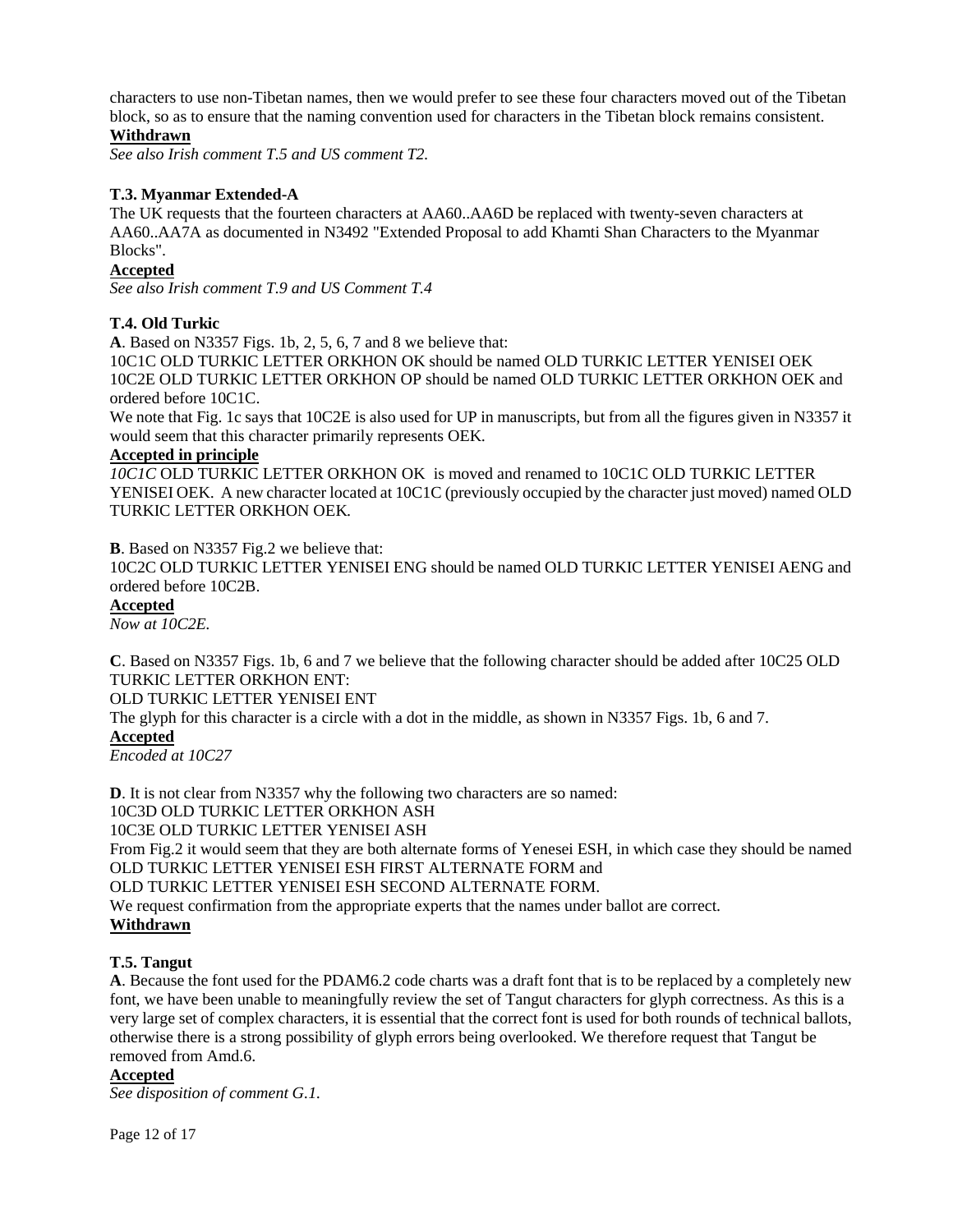**B**. With reference to documents N3496 "Review of Proposed Tangut Repertoire" and N3498 "Expert Feedback on the proposed Tangut character set in PDAM 6.2", we believe that the currently proposed character repertoire does not adequately meet the requirements of the user community, and that the character repertoire needs to be expanded to cover all graphically distinct characters in use in all the major modern Tangut dictionaries. We would not support adding Tangut to a new amendment until there is consensus amongst all parties as to the exact set of Tangut characters to be encoded, and a revised proposal has been submitted to WG2.

## **Accepted in principle**

*Some of these points require further discussion among experts. The last point, though, about not producing an amendment until there is a consensus about the exact set of Tangut to be encoded has not be used for most of the other scripts already encoded, as attested by the numerous extensions to various repertoires in the standard. The whole point of amendment balloting is to get feedback from additional experts suggesting updates to the initial proposal. What is needed is an agreement on the current set and reasonable expectation about future extension (or lack of). It is expected that Tangut will be part of PDAM7.*

**C**. The UK affirms its opposition to the use of variation sequences to represent graphically distinct characters that are used contrastively in the same source. Since variation selectors are default ignorable there is no guarantee that a variation sequence comprising a base character plus a variation selector will be rendered any differently to the base character by itself. This means that variation sequences are not a viable solution for Tangut scholars. **Noted**

## **T.6. Nushu**

A. Because the final font for Nushu was not available for use in the PDAM6.2 code charts, we have been unable to properly evaluate the set of characters under ballot. We therefore request that Nushu be removed from Amd.6. **Accepted**

*See disposition of Irish comment T.12.*

**B**. With reference to document N3449 "Review of Nushu Proposal", we are concerned that the character repertoire is not yet stable, and that issues such as unification and how to deal with attested characters that are not proposed for encoding are not dealt with adequately in the latest proposal (N3463). Before Nushu is accepted onto a new ballot we would like to see a clear set of encoding principles defined that can be used as criteria for evaluating both the current proposed repertoire and any future proposal for additional Nüshu characters.

# **Accepted**

C. The current character names are not acceptable, as the use of an appended letter A, B, C, etc. to differentiate characters with the same pronunciation is ambiguous in some cases. We suggest using a hyphen to separate the pronunciation part of the name from an appended letter or number. We request that a new list of character names is provided before Nushu is accepted onto a new ballot.

#### **Noted**

D. We request that the code charts note that the correct name of the script is "Nüshu", but that due to restrictions on the characters allowed for script and block names it is named "Nushu" in the standard.

# **Noted**

*Such annotations are typically not in the chart section but in the main body of the standard. It seems preferable to add such notes where collection and block names are listed (Plane content descriptions and Annex A). Note that N"Ko should be annotated similarly to be consistent.*

# **Editorial comments:**

## **E.1 Page 25, Clause 29 Named UCS Sequence Identifiers**

"Insert the additional 289 sequence identifiers" There are in fact 290 sequence identifiers. **Accepted**

As a result of these dispositions, UK changes its vote to YES.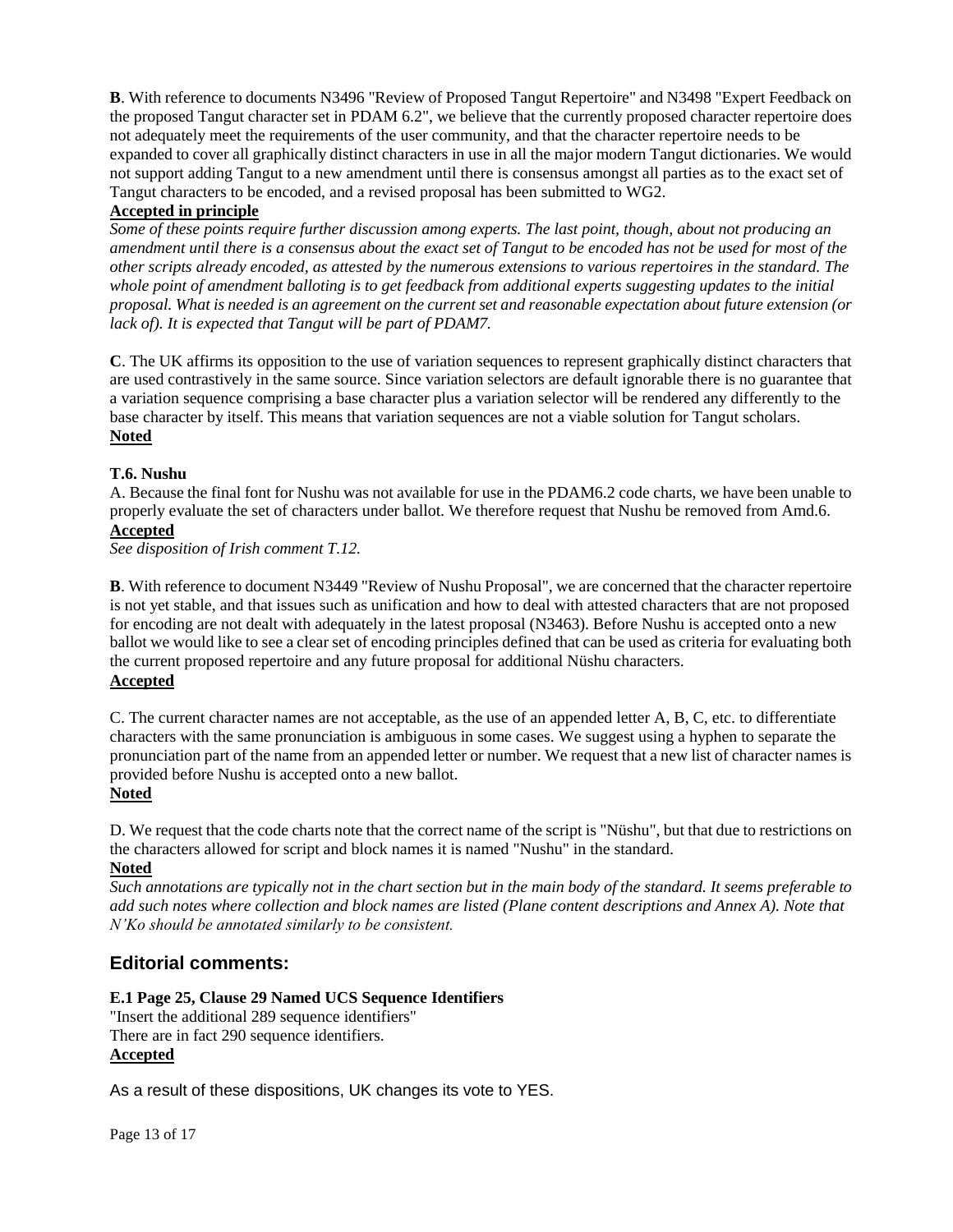# **USA: Negative**

The U.S. National Body is voting No with comments on the following SC2 ballot: SC2N3943: Information technology -- Universal Multiple-Octet Coded Character Set (UCS) -- AMENDMENT 6.2: Javanese, Lisu, Meetei Mayek, Samaritan, and other characters. If T1, T2, T3, T5, and T7 are accommodated, the U.S. will change its vote to Yes.

# **Technical comments:**

#### **T.1. Devanagari, Vedic Extensions, and Devanagari Extended**

The U.S. is requesting the following new characters be added, with glyphs as shown in document N3488 (L2/08-273R2). Devanagari 094E DEVANAGARI VOWEL SIGN PRISHTHAMATRA E Vedic 1CD4 VEDIC SIGN YAJURVEDIC KASHMIRI SVARITA 1CE9 VEDIC SIGN ANUSVARA ANTARGOMUKHA 1CEA VEDIC SIGN ANUSVARA BAHIRGOMUKHA 1CEB VEDIC SIGN ANUSVARA VAMAGOMUKHA 1CEC VEDIC SIGN ANUSVARA VAMAGOMUKHA WITH TAIL 1CF1 VEDIC SIGN ANUSVARA UBHAYATO MUKHA Devanagari Extended A8F9 DEVANAGARI GAP FILLER A8FB DEVANAGARI HEADSTROKE

The U.S. requests the following characters be moved: Devanagari 0973 DEVANAGARI SIGN PUSHPIKA move to: U+A8F8 0974 DEVANAGARI CARET move to: U+A8FA Vedic 1CF1 VEDIC SIGN ARDHAVISARGA move to: U+1CF2 The above changes have been extensively reviewed by Vedic experts in the U.S. and India. **Accepted** *See also Irish comment T.4, T.7 and T.8*

#### **T.2. Tibetan**

The U.S. requests changes in the names of the characters at code positions 0FD5-0FD8 in the amendment as follows:

0FD5 RIGHT-FACING SVASTI SIGN 0FD6 LEFT-FACING SVASTI SIGN 0FD7 RIGHT-FACING SVASTI SIGN WITH DOTS 0FD8 LEFT-FACING SVASTI SIGN WITH DOTS

This request comes after consultation with India and experts in the U.S., who find the new names more meaningful. **Accepted**

*See also UK comment T.2 and US Comment T.2.*

#### **T.3. Meetei Mayek**

The U.S. requests the 78 characters in the Meetei Mayek block, now at 1C80-1CCE, be removed from the amendment at this location.

A replacement block of Meetei Mayek characters, as listed in WG2 N3473R (L2/08-232R), should be placed at ABC0-ABFF. This block of 56 characters draws on a subset of the 55 characters currently on ballot plus one additional character (below). The order and names of the characters in the new set reflect those specified by the Education Department of the Government of Manipur.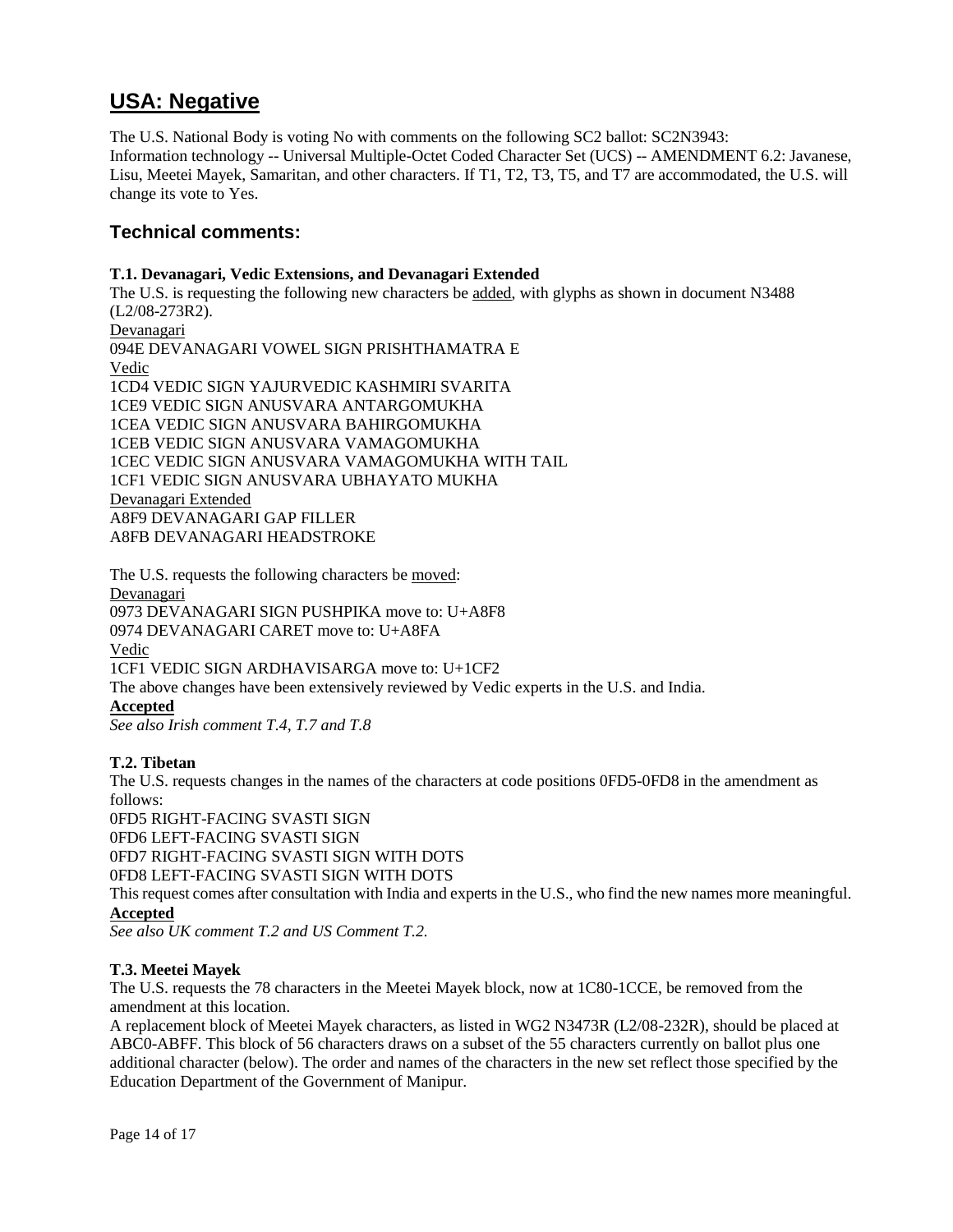The U.S. requests the addition of one character, MEETEI MAYEK I LONSUM, at position ABE2 in the new Meetei Mayek block.

Twenty-three historical characters, including 19 historical characters presently located in positions 1CBA to 1CCE and 1CAC MEETEI MAYEK DANDA and 1CAE MEETEI MAYEK QUESTION MARK, should be removed from the amendment for future study and possible future ballot.

The listing of Meetei Mayek characters in the Annex B List of combining characters should be updated to be consistent with the revised repertoire and code positions for Meetei Mayek characters in the amendment. **Accepted**

*See also Irish comment T.6.* 

#### **T.4. Myanmar Extended-A**

The U.S. is in favor of adding the following characters as documented in WG2 N3492 (L2/08-276) in the Myanmar Extended-A block:

AA60 MYANMAR LETTER KHAMTI GA AA62 MYANMAR LETTER KHAMTI CHA AA63 MYANMAR LETTER KHAMTI JA AA64 MYANMAR LETTER KHAMTI JHA AA66 MYANMAR LETTER KHAMTI TTA AA67 MYANMAR LETTER KHAMTI TTHA AA68 MYANMAR LETTER KHAMTI DDA AA69 MYANMAR LETTER KHAMTI DDHA AA6A MYANMAR LETTER KHAMTI DHA AA6E MYANMAR LETTER KHAMTI HHA AA74 MYANMAR LOGOGRAM KHAMTI OAY AA75 MYANMAR LOGOGRAM KHAMTI QN AA76 MYANMAR LOGOGRAM KHAMTI HM The U.S. is in favor of changing the following names as documented in N3492 (L2/08-276): (new codepoints) AA61 MYANMAR LETTER KHAMTI TSA change name to: MYANMAR LETTER KHAMTI CA AA70 MYANMAR SYMBOL KHAMTI REDUPLICATION change name to: MYANMAR MODIFIER LETTER KHAMTI REDUPLICATION

The U.S. is in favor of moving the following characters as documented in L2/08-276: AA60 (new name) MYANMAR LETTER KHAMTI CA to: AA61 AA61 MYANMAR LETTER KHAMTI SA to: AA6C AA62 MYANMAR LETTER KHAMTI NYA to: AA65 AA63 MYANMAR LETTER KHAMTI NA to: AA6B AA64 MYANMAR LETTER KHAMTI RA to: AA73 AA65 MYANMAR LETTER KHAMTI HA to: AA6D AA66 MYANMAR LETTER KHAMTI XA to: AA71 AA67 MYANMAR LETTER KHAMTI ZA to: AA72 AA68 MYANMAR LETTER KHAMTI FA to: AA6F AA69 (new name) MYANMAR MODIFIER LETTER KHAMTI REDUPLICATION to: AA70 AA6A MYANMAR LETTER AITON RA to: AA7A AA6B MYANMAR SYMBOL AITON EXCLAMATION to: AA77 AA6C MYANMAR SYMBOL AITON ONE to: AA78 AA6D MYANMAR SYMBOL AITON TWO to:AA79

#### **Accepted**

*See also UK comment T.9 and US Comment T.4*

#### **T.5. Myanmar Extended-A**

Consistent with the name change for AA69 MYANMAR SYMBOL KHAMTI REDUPLICATION to AA70 MYANMAR MODIFIER LETTER KHAMTI REDUPLICATION, the U.S. requests that the entry for AA69 be removed from the Annex B List of combining characters.

## **Accepted**

Page 15 of 17 *See also UK comment T.9 and US Comment T.4*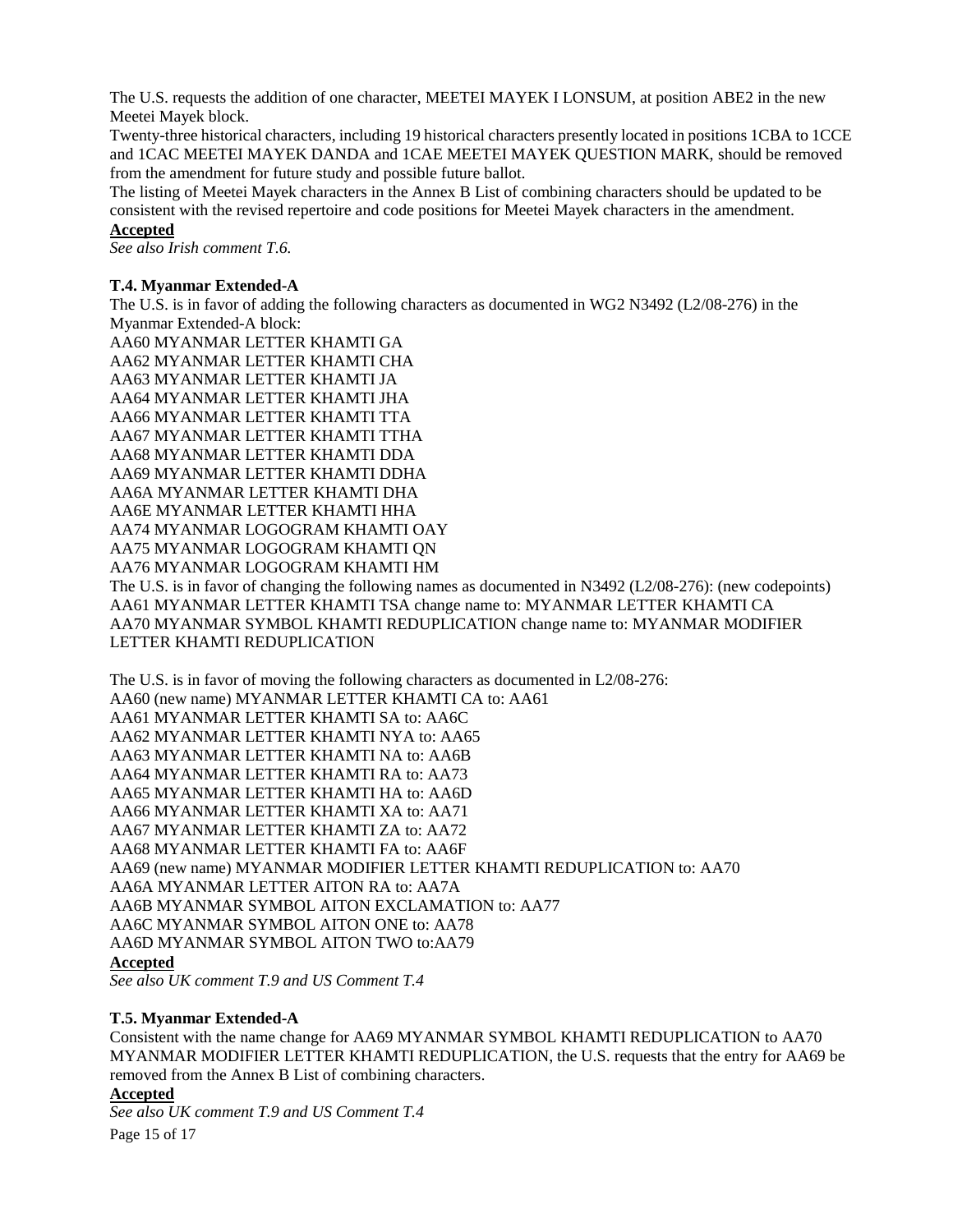#### **T.6. Japanese TV Symbols**

The U.S. is in favor of the following name changes, based on feedback: 26CE TRAFFIC WARNING change to: HEAVY EXCLAMATION MARK SYMBOL 26D5 ALTERNATE ONE-WAY TRAFFIC change to: ALTERNATE ONE-WAY LEFT WAY TRAFFIC 26D6 BLACK TWO WAY TRAFFIC change to: BLACK TWO WAY LEFT WAY TRAFFIC 26D7 WHITE TWO WAY TRAFFIC change to: WHITE TWO WAY LEFT WAY TRAFFIC 26D8 BLACK LANE MERGE change to: BLACK LEFT LANE MERGE 26D9 WHITE LANE MERGE change to: WHITE LEFT LANE MERGE 26DA DRIVE SLOW change to: DRIVE SLOW SIGN 26DC CLOSED ENTRY change to: LEFT CLOSED ENTRY 26E0 RESTRICTED ENTRY 1 change to: RESTRICTED LEFT ENTRY 1 26E1 RESTRICTED ENTRY 2 change to: RESTRICTED LEFT ENTRY 2 26ED FACTORY change to: GEAR WITHOUT HUB 26EF LIGHTHOUSE change to: BEACON 26F4 BLACK BOAT change to: FERRY 26F5 WHITE SAILBOAT change to: SAILBOAT 26FC GRAVEYARD change to: HEADSTONE GRAVEYARD SYMBOL

# **Partially accepted**

*See also German comment T.2. The only modification concerns 26EF LIGHTHOUSE which was changed into 26EF MAP SYMBOL FOR LIGHTHOUSE as a compromise between the German and US requests.*

## **T.7. Nüshu**

The U.S. requests more time to evaluate Nüshu. Because the font was received after the deadline for the second PDAM, the U.S. has not had adequate time to evaluate the proposal and the font properly. The proposal needs some disambiguation in the character names. The U.S. supports moving Nüshu to a subsequent amendment, in order to provide all national bodies with the full period for technical review with the correct font.

## **Accepted**

*See also Irish comment T.12 and UK comment T.6.* 

#### **T.8. Tangut**

The U.S. reaffirms its strong support for the inclusion of Tangut in amendment 6. A revised multi-column chart now includes data from a font from PRC. This proposal has had extensive review.

### **Withdrawn**

*See also Chinese comment T.2, Irish comment T.11, and UK comment T.5.* 

#### **T.9. Miscellaneous Symbols**

The U.S. request the addition of one character to the Miscellaneous Symbols block: 26BD SOCCER BALL. This character is being added in this location as it fits semantically with other such symbols, such as "baseball." To accommodate this addition, the U.S. suggests that the following two characters in the amendment be moved down by one code position:

26BD BASEBALL change to: 26BE 26BE SQUARED LOCK change to: 26BF. **Accepted**

#### **Editorial Comments**

#### **E1. Devanagari, Vedic Extensions, and Devanagari Extended**

a. The U.S. requests the following changes to the annotations be made in the Devanagari block as given in document N3488:

097A: remove cross-reference to 09AF Bengali letter ya and amend the annotation from "used for an affricated glide" to "used for an affricated glide i.e., JJYA"

b. The following name aliases should be used in the Vedic Extensions and Devanagari Extensions blocks. These name aliases provide the Sanskrit names for these accents and signs, and have been requested by Vedic scholars in India to assist in identification of the characters.

Page 16 of 17